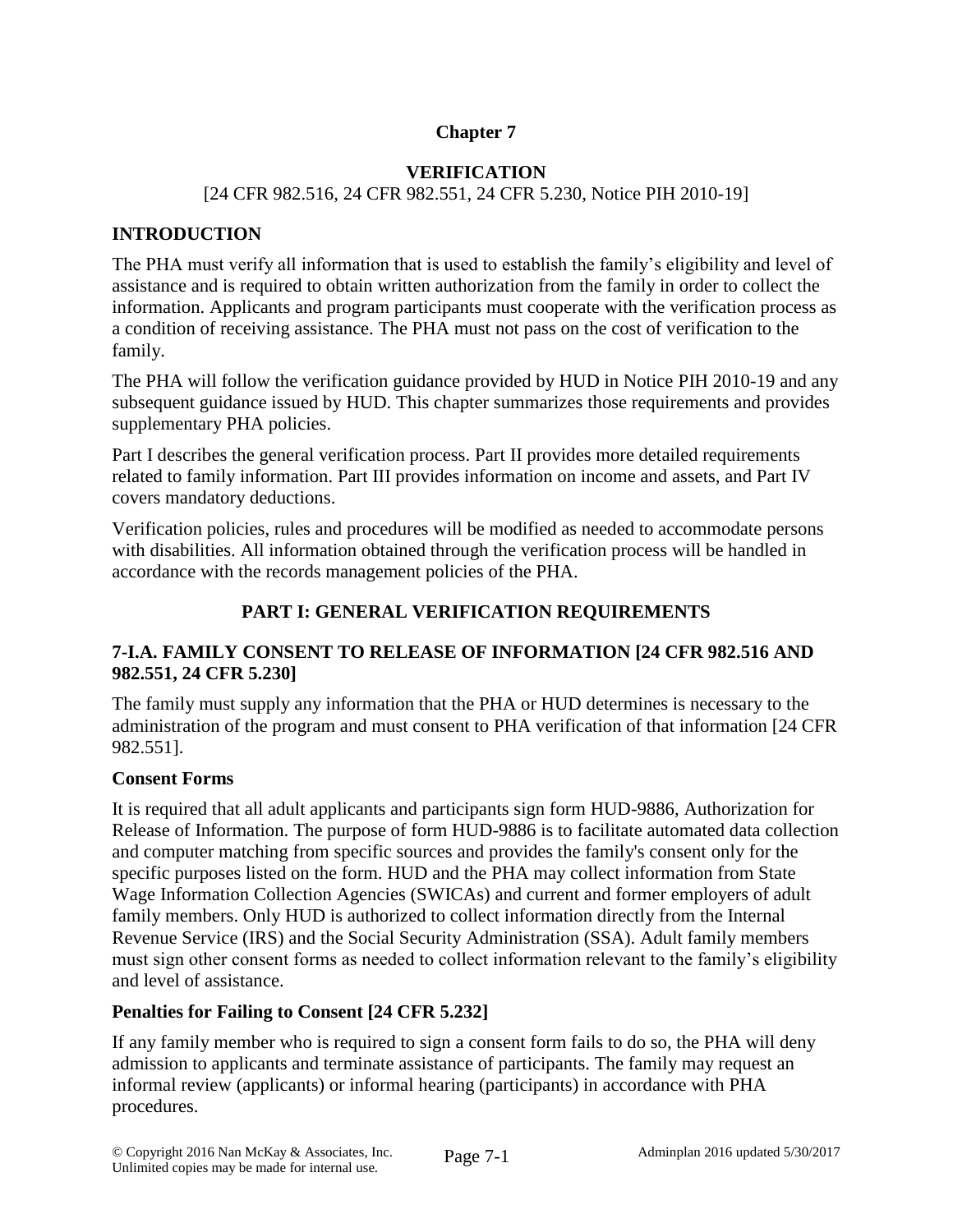# **7-I.B. OVERVIEW OF VERIFICATION REQUIREMENTS**

## **HUD's Verification Hierarchy [Notice PIH 2010-19]**

HUD mandates the use of the EIV system and offers administrative guidance on the use of other methods to verify family information and specifies the circumstances in which each method will be used. In general HUD requires the PHA to use the most reliable form of verification that is available and to document the reasons when the PHA uses a lesser form of verification.

In order of priority, the forms of verification that the PHA will use are:

- Up-front Income Verification (UIV) using HUD's Enterprise Income Verification (EIV) system
- Up-front Income Verification (UIV) using a non-HUD system
- Written Third-Party Verification (may be provided by applicant or participant)
- Written Third-party Verification Form
- Oral Third-party Verification
- Self-Certification

Each of the verification methods is discussed in subsequent sections below.

#### **Requirements for Acceptable Documents**

#### PHA Policy

Any documents used for verification must be the original (not photocopies) and generally must be dated within 60 days of the date they are provided to the PHA. The documents must not be damaged, altered or in any way illegible.

Print-outs from Web pages are considered original documents.

The PHA staff member who views the original document must make a photocopy, annotate the copy with the name of the person who provided the document and the date the original was viewed, and sign the copy.

Any family self-certifications must be made in a format acceptable to the PHA and must be signed in the presence of a PHA representative or PHA notary public.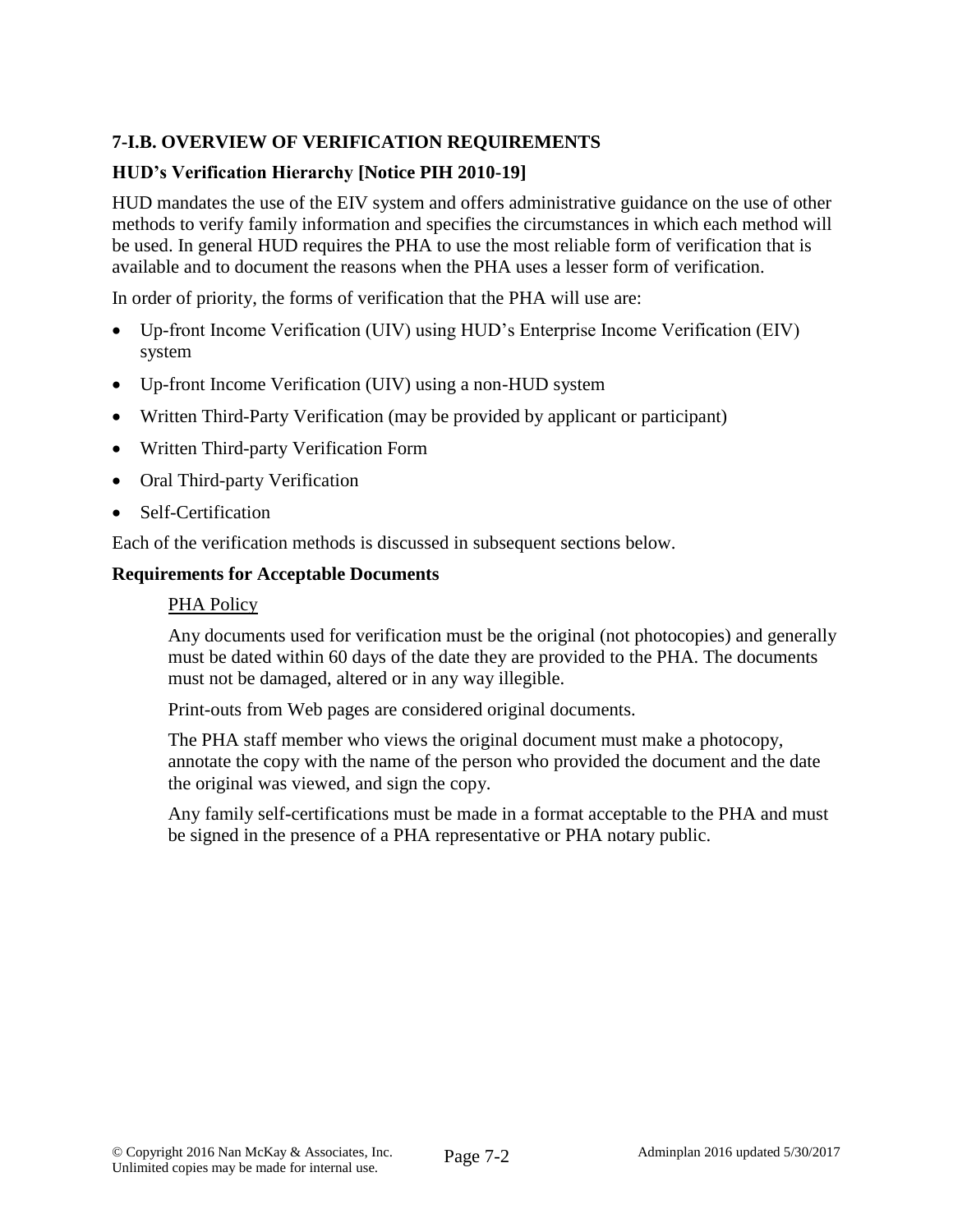### **File Documentation**

The PHA must document in the file how the figures used in income and rent calculations were determined. All verification attempts, information obtained, and decisions reached during the verification process will be recorded in the family's file in sufficient detail to demonstrate that the PHA has followed all of the verification policies set forth in this plan. The record should be sufficient to enable a staff member or HUD reviewer to understand the process followed and conclusions reached.

### PHA Policy

The PHA will document, in the family file, the following:

Reported family annual income

Value of assets

Expenses related to deductions from annual income

Other factors influencing adjusted income

When the PHA is unable to obtain third-party verification, the PHA will document in the family file the reason that third-party verification was not available [24 CFR 982.516(a)(2); Notice PIH 2010-19].

# **7-I.C. UP-FRONT INCOME VERIFICATION (UIV)**

Up-front income verification (UIV) refers to the PHA's use of the verification tools available from independent sources that maintain computerized information about earnings and benefits. UIV will be used to the extent that these systems are available to the PHA.

There may be legitimate differences between the information provided by the family and UIVgenerated information. If the family disputes the accuracy of UIV data, no adverse action can be taken until the PHA has independently verified the UIV information and the family has been granted an opportunity to contest any adverse findings through the informal review/hearing process of the PHA.

See Chapter 6 for the PHA's policy on the use of UIV/EIV to project annual income.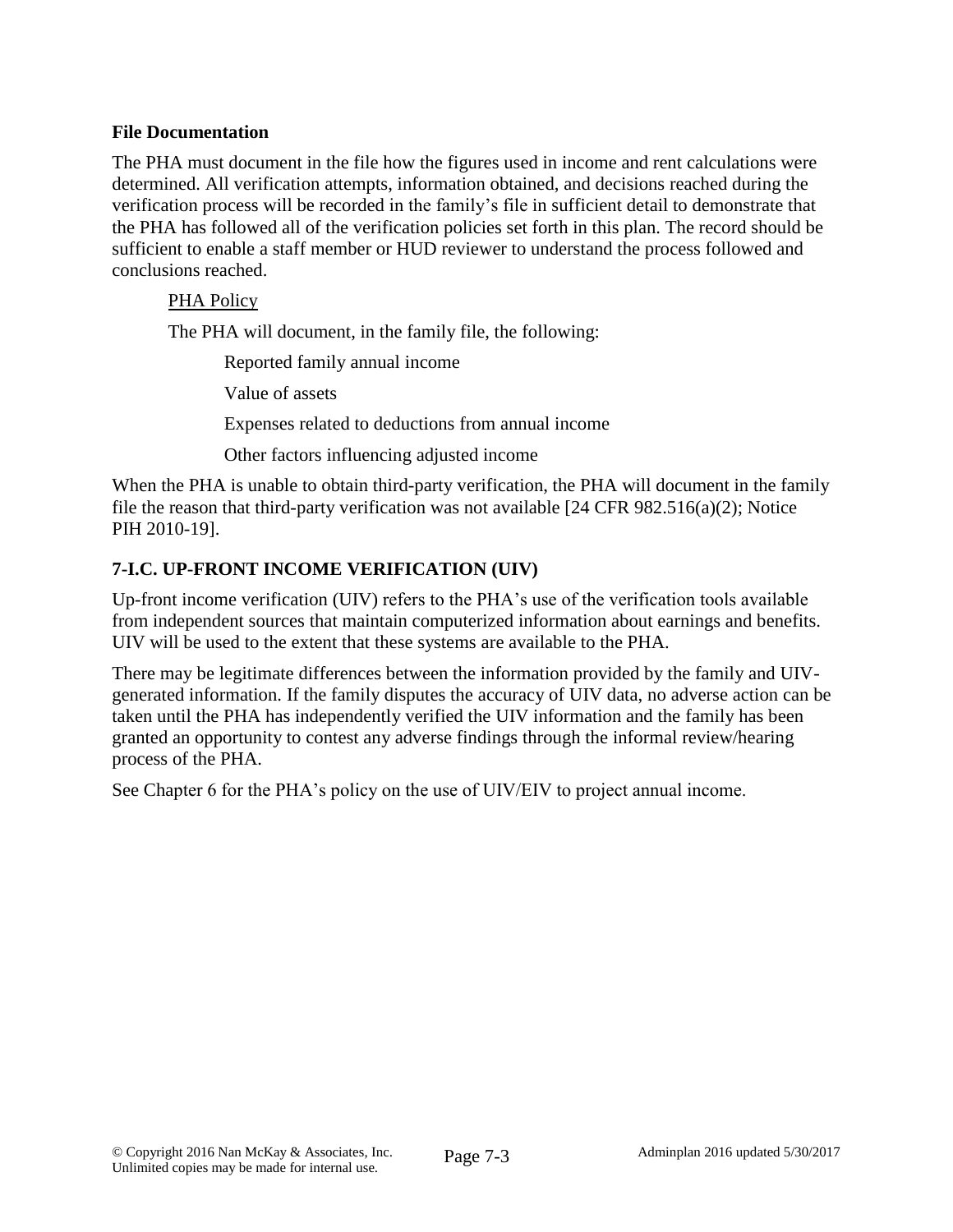# **Upfront Income Verification Using HUD's Enterprise Income Verification (EIV) System (Mandatory)**

PHAs must use HUD's EIV system in its entirety as a third-party source to verify tenant employment and income information during mandatory reexaminations or recertifications of family composition and income in accordance with 24 CFR 5.236 and administrative guidance issued by HUD. The EIV system contains data showing earned income, unemployment benefits, social security benefits, and SSI benefits for participant families. The following policies apply to the use of HUD's EIV system.

### *EIV Income Reports*

The data shown on income reports is updated quarterly. Data may be between 3 and 6 months old at the time reports are generated.

#### PHA Policy

The PHA will obtain income reports for annual reexaminations on a monthly basis. Reports will be generated as part of the regular reexamination process.

Income reports will be compared to family-provided information as part of the annual reexamination process. Income reports may be used in the calculation of annual income, as described in Chapter 6-I.C. Income reports may also be used to meet the regulatory requirement for third party verification, as described above. Policies for resolving discrepancies between income reports and family-provided information will be resolved as described in Chapter 6-I.C. and in this chapter.

Income reports will be used in interim reexaminations to identify any discrepancies between reported income and income shown in the EIV system, and as necessary to verify and calculate earned income, unemployment benefits, Social Security and/or SSI benefits. EIV will also be used to verify that families claiming zero income are not receiving income from any of these sources.

Income reports will be retained in participant files with the applicable annual or interim reexamination documents.

When the PHA determines through income reports and third-party verification that a family has concealed or under-reported income, corrective action will be taken pursuant to the policies in Chapter 14, Program Integrity.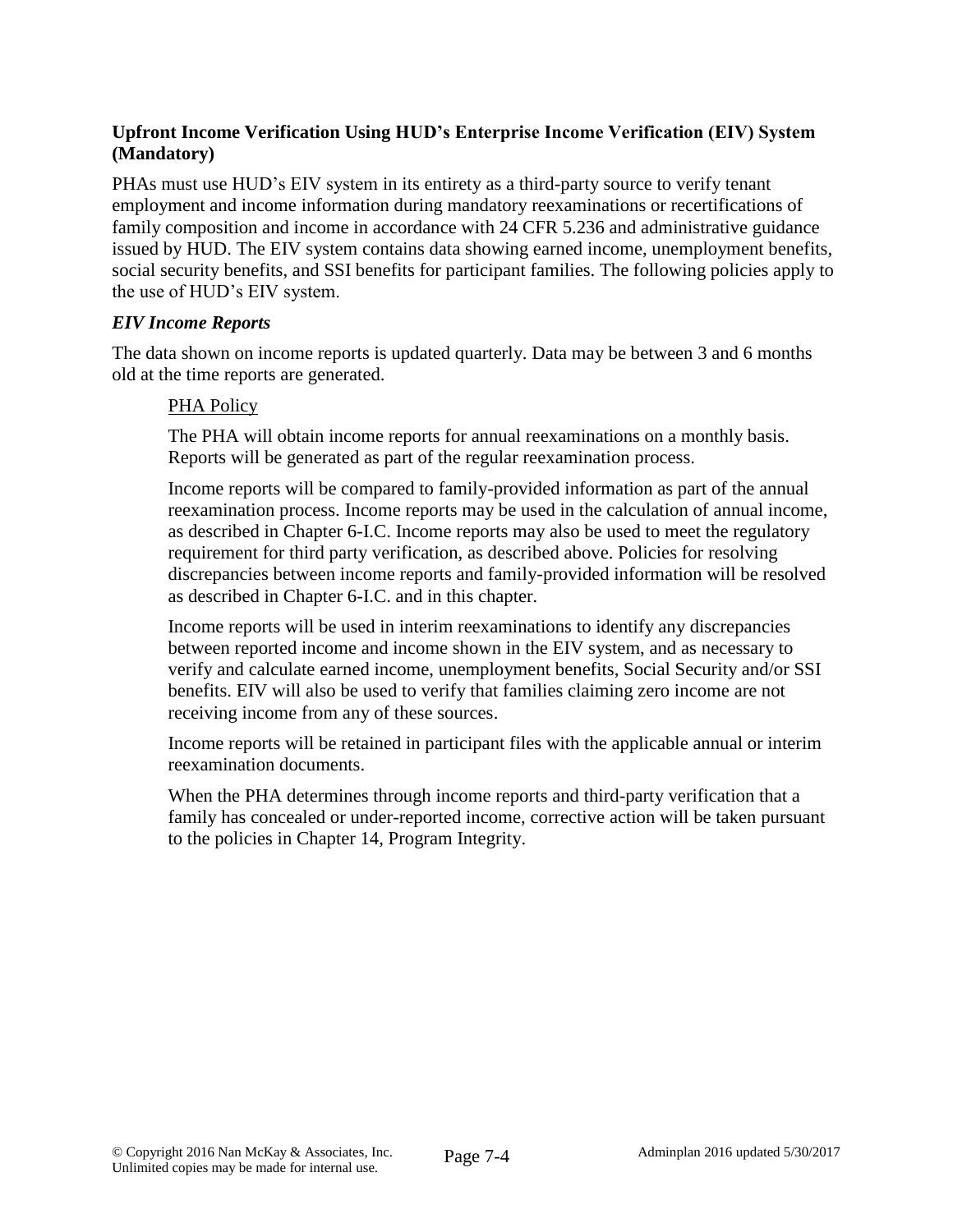## *EIV Identity Verification*

The EIV system verifies tenant identities against SSA records. These records are compared to PIC data for a match on social security number, name, and date of birth.

PHAs are required to use EIV's *Identity Verification Report* on a monthly basis to improve the availability of income information in EIV [Notice PIH 2012-10].

When identity verification for a participant fails, a message will be displayed within the EIV system and no income information will be displayed.

#### PHA Policy

The PHA will identify participants whose identity verification has failed by reviewing EIV's *Identity Verification Report* on a monthly basis.

The PHA will attempt to resolve PIC/SSA discrepancies by obtaining appropriate documentation from the participant. When the PHA determines that discrepancies exist due to PHA errors such as spelling errors or incorrect birth dates, the errors will be corrected promptly.

#### **Upfront Income Verification Using Non-HUD Systems (Optional)**

In addition to mandatory use of the EIV system, HUD encourages PHAs to utilize other upfront verification sources.

#### PHA Policy

The PHA will inform all applicants and participants of its use of the following UIV resources during the admission and reexamination process:

HUD's EIV system

**OED AIR system**

**Oregon DHS system**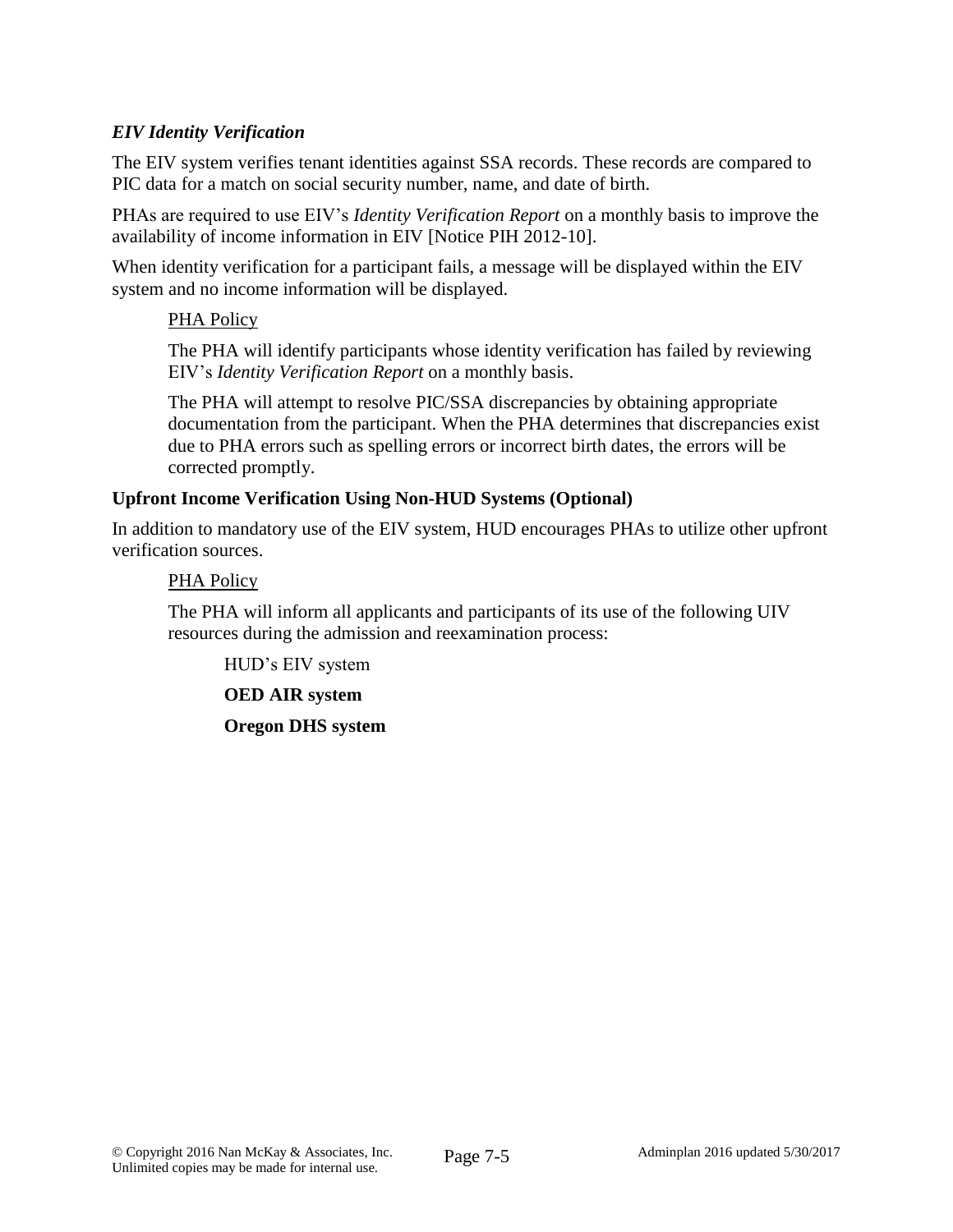# **7-I.D. THIRD-PARTY WRITTEN AND ORAL VERIFICATION**

HUD's current verification hierarchy defines two types of written third-party verification. The more preferable form, "written third-party verification," consists of an original document generated by a third-party source, which may be received directly from a third-party source or provided to the PHA by the family. If written third-party verification is not available, the PHA must attempt to obtain a "written third-party verification form." This is a standardized form used to collect information from a third party.

# **Written Third-Party Verification [Notice PIH 2010-19]**

Written third-party verification documents must be original and authentic and may be supplied by the family or received from a third-party source.

Examples of acceptable tenant-provided documents include, but are not limited to: pay stubs, payroll summary reports, employer notice or letters of hire and termination, SSA benefit verification letters, bank statements, child support payment stubs, welfare benefit letters and/or printouts, and unemployment monetary benefit notices.

The PHA is required to obtain, at minimum, two current and consecutive pay stubs for determining annual income from wages.

The PHA may reject documentation provided by the family if the document is not an original, if the document appears to be forged, or if the document is altered, mutilated, or illegible.

### PHA Policy

Third-party documents provided by the family must be dated within 60 days of the PHA request date.

If the PHA determines that third-party documents provided by the family are not acceptable, the PHA will explain the reason to the family and request additional documentation.

As verification of earned income, the PHA will require the family to provide the two most current, consecutive pay stubs.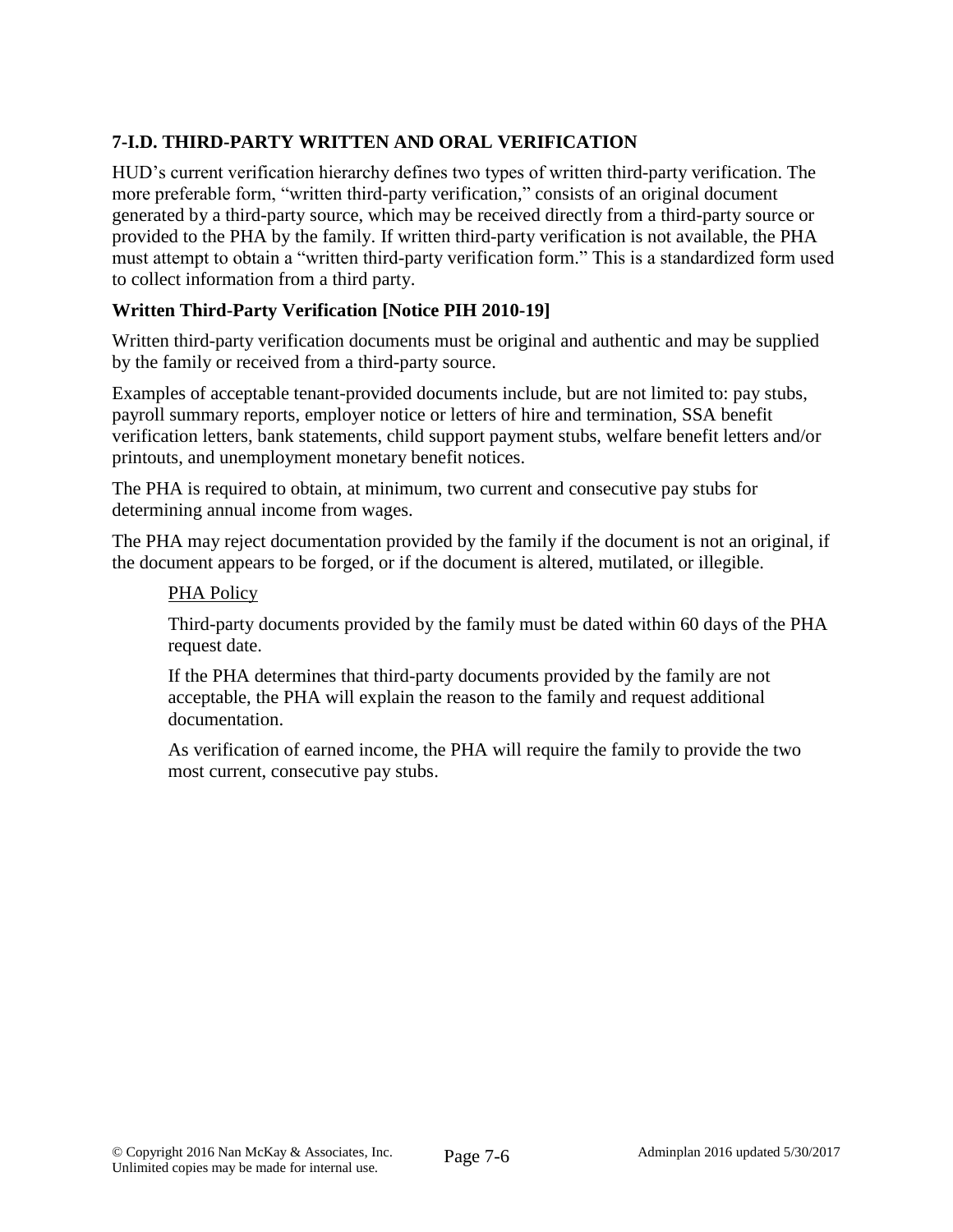# **Written Third-Party Verification Form**

When upfront verification is not available and the family is unable to provide written third-party documents, the PHA must request a written third-party verification form. HUD's position is that this traditional third-party verification method presents administrative burdens and risks which may be reduced through the use of family-provided third-party documents.

PHAs may mail, fax, or e-mail third-party written verification form requests to third-party sources.

#### PHA Policy

Third-party verification forms will be sent when third-party verification documents are unavailable or are rejected by the PHA.

#### **Oral Third-Party Verification [Notice PIH 2010-19]**

For third-party oral verification, PHAs contact sources, identified by UIV techniques or by the family, by telephone or in person.

Oral third-party verification is mandatory if neither form of written third-party verification is available.

Third-party oral verification may be used when requests for written third-party verification forms have not been returned within a reasonable time—e.g., 10 business days.

PHAs should document in the file the date and time of the telephone call or visit, the name of the person contacted, the telephone number, as well as the information confirmed.

### PHA Policy

In collecting third-party oral verification, PHA staff will record in the family's file the name and title of the person contacted, the date and time of the conversation (or attempt), the telephone number used, and the facts provided.

When any source responds verbally to the initial written request for verification the PHA will accept the verbal response as oral verification but will also request that the source complete and return any verification forms that were provided.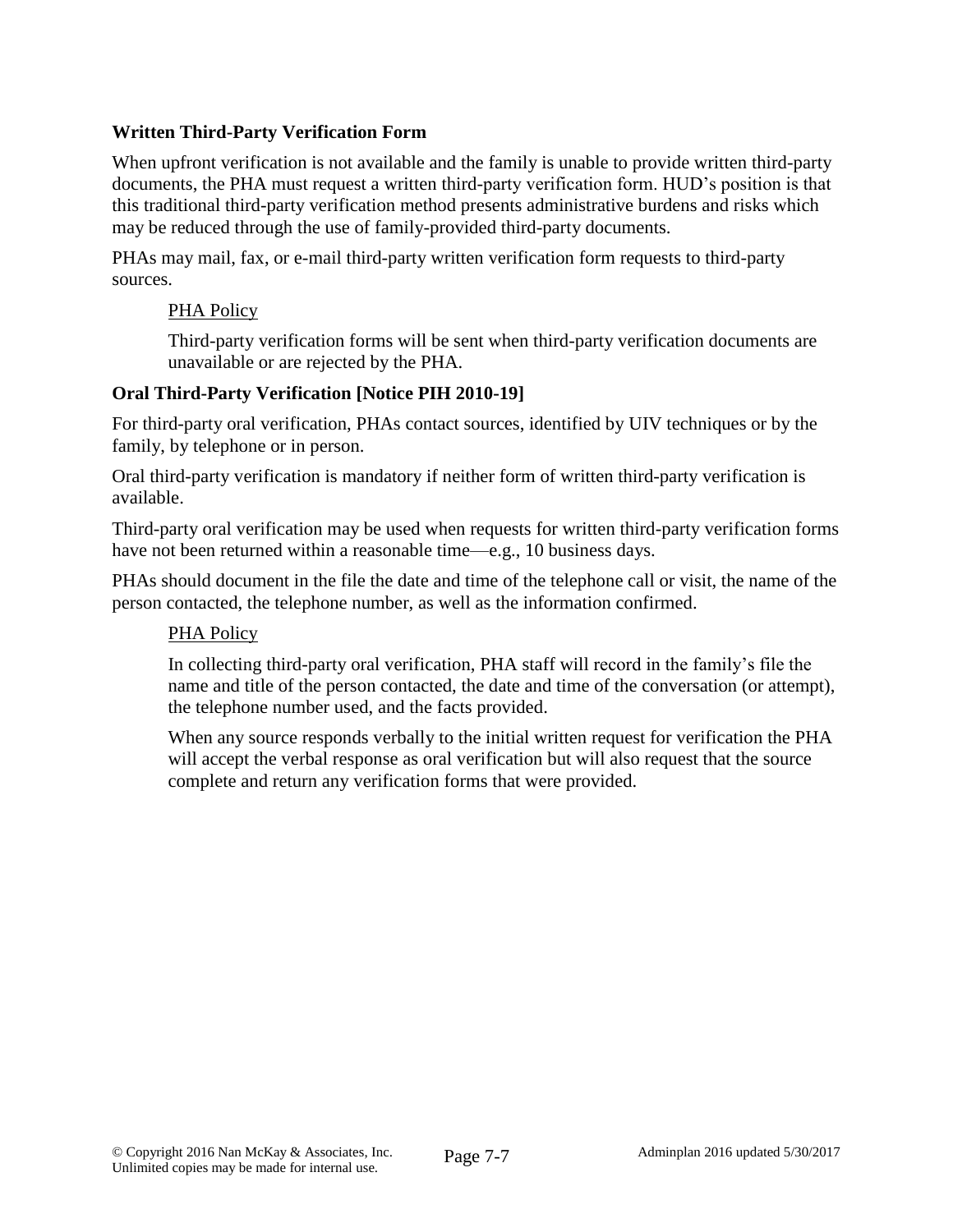# **When Third-Party Verification is Not Required [Notice PIH 2010-19]**

Third-party verification may not be available in all situations. HUD has acknowledged that it may not be cost-effective or reasonable to obtain third-party verification of income, assets, or expenses when these items would have a minimal impact on the family's total tenant payment.

### PHA Policy

If the family cannot provide original documents, the PHA will pay the service charge required to obtain third-party verification, unless it is not cost effective in which case a self-certification will be acceptable as the only means of verification. The cost of verification will not be passed on to the family.

The cost of postage and envelopes to obtain third-party verification of income, assets, and expenses is not an unreasonable cost [VG, p. 18].

#### *Primary Documents*

Third-party verification is not required when legal documents are the primary source, such as a birth certificate or other legal documentation of birth.

#### *Imputed Assets*

HUD permits PHAs to accept a self-certification from a family as verification of assets disposed of for less than fair market value [HCV GB, p. 5-28].

#### PHA Policy

The PHA will accept a self-certification from a family as verification of assets disposed of for less than fair market value.

### *Value of Assets and Asset Income [24 CFR 982.516(a)]*

For families with net assets totaling \$5,000 or less, the PHA may accept the family's declaration of asset value and anticipated asset income. However, the PHA is required to obtain third-party verification of all assets regardless of the amount during the intake process and at least every three years thereafter.

#### PHA Policy

For families with net assets totaling \$5,000 or less, the PHA will accept the family's selfcertification of the value of family assets and anticipated asset income when applicable. The family's declaration must show each asset and the amount of income expected from that asset. All family members 18 years of age and older must sign the family's declaration.

The PHA will use third-party documentation for assets as part of the intake process, whenever a family member is added to verify the individual's assets, and every three years thereafter.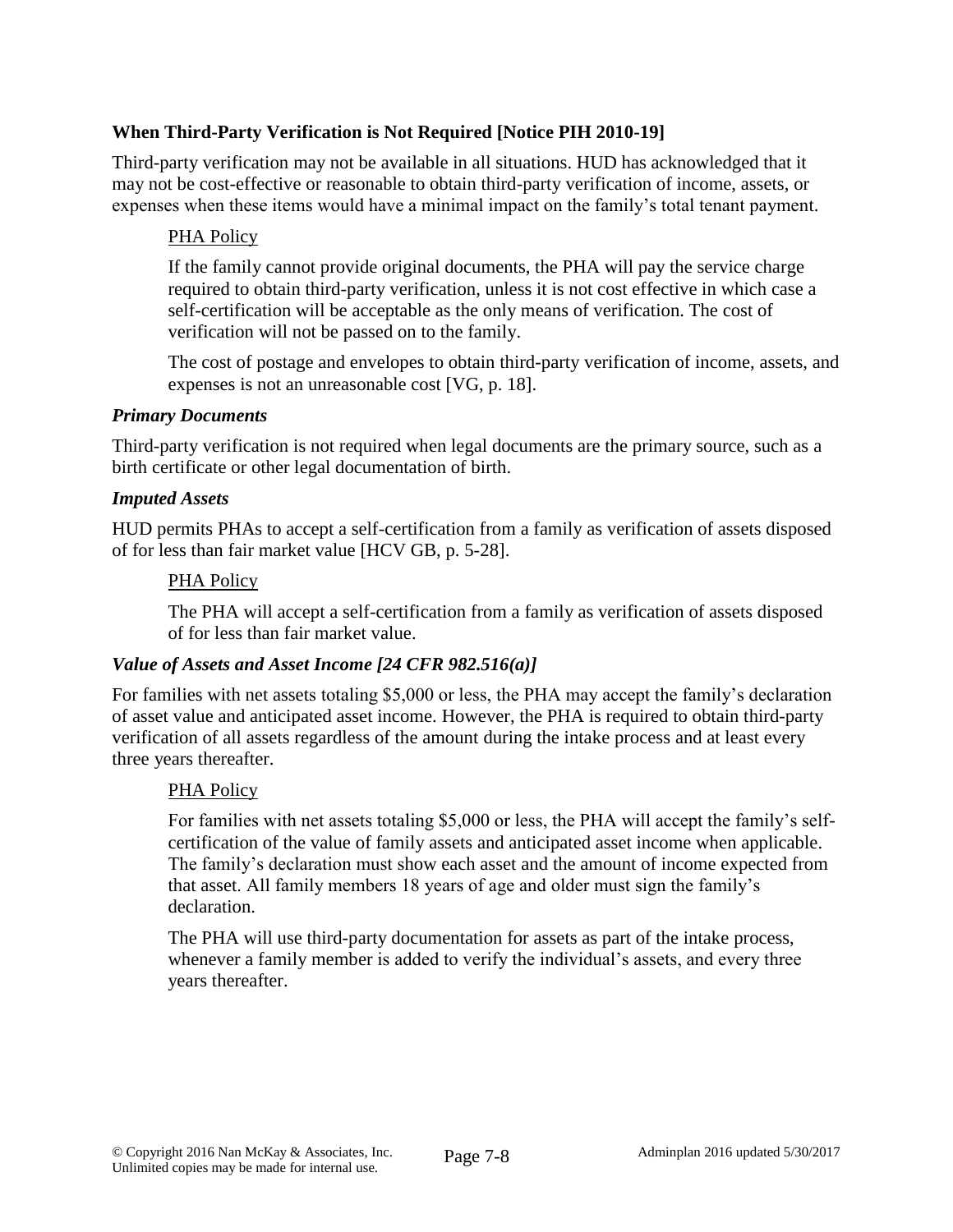# **7-I.E. SELF-CERTIFICATION**

When HUD requires third-party verification, self-certification or "tenant declaration," is used as a last resort when the PHA is unable to obtain third-party verification.

Self-certification, however, is an acceptable form of verification when:

- A source of income is fully excluded
- Net family assets total \$5,000 or less and the PHA has adopted a policy to accept self certification at annual recertification, when applicable
- The PHA has adopted a policy to implement streamlined annual recertifications for fixed sources of income (See Chapter 11)

When the PHA was required to obtain third-party verification but instead relies on a tenant declaration for verification of income, assets, or expenses, the family's file must be documented to explain why third-party verification was not available.

### PHA Policy

When information cannot be verified by a third party or by review of documents, family members will be required to submit self-certifications attesting to the accuracy of the information they have provided to the PHA.

The PHA may require a family to certify that a family member does not receive a particular type of income or benefit.

The self-certification must be made in a format acceptable to the PHA and must be signed by the family member whose information or status is being verified. All selfcertifications must be signed in the presence of a PHA representative or PHA notary public.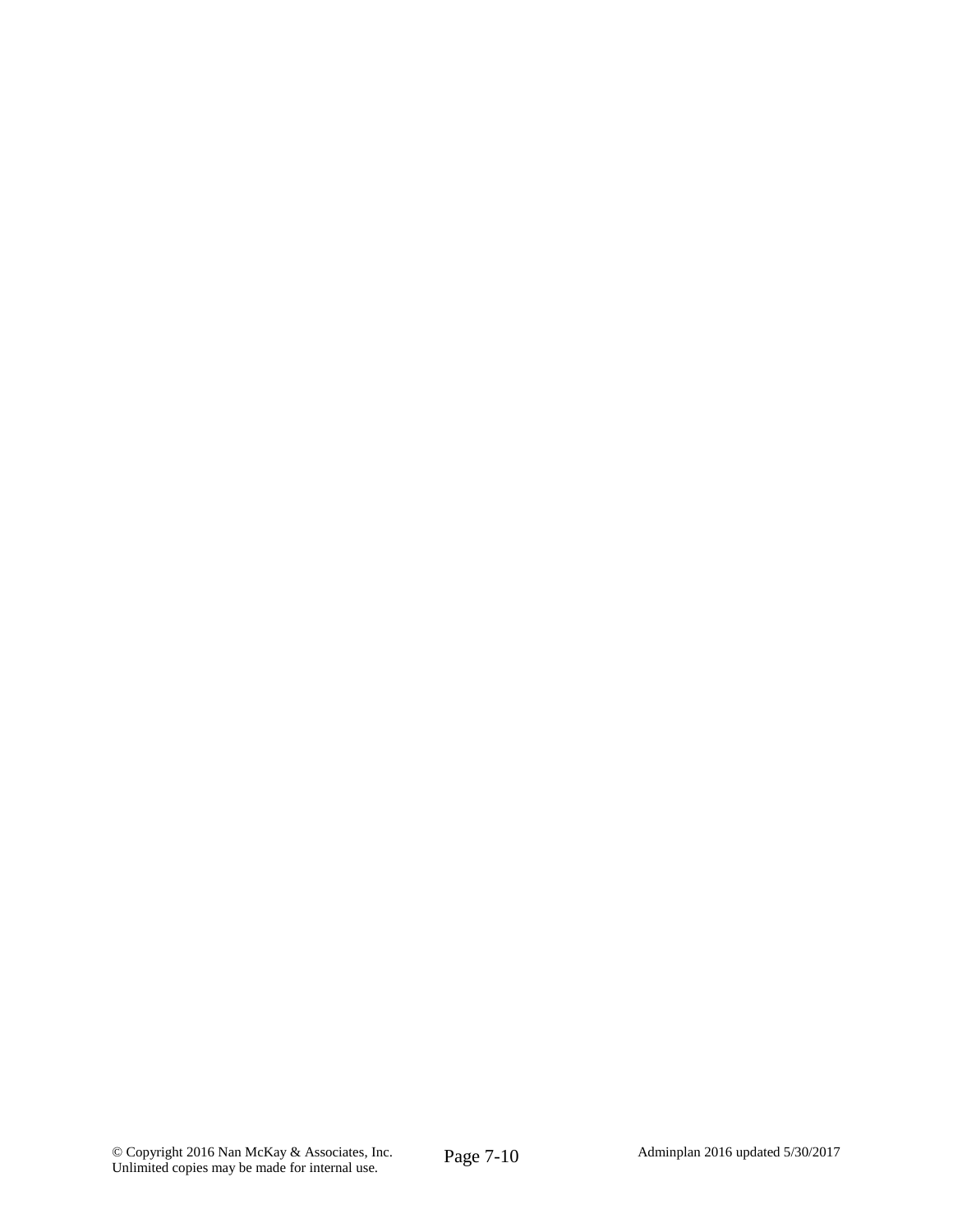# **PART II: VERIFYING FAMILY INFORMATION**

# **7-II.A. VERIFICATION OF LEGAL IDENTITY**

#### PHA Policy

The PHA will require families to furnish verification of legal identity for each household member.

| <b>Verification of Legal Identity for Adults</b>                                          | <b>Verification of Legal Identity for</b><br><b>Children</b> |
|-------------------------------------------------------------------------------------------|--------------------------------------------------------------|
| Certificate of birth, naturalization papers                                               | Certificate of birth                                         |
| Church issued baptismal certificate                                                       | Adoption papers                                              |
| Current, valid driver's license or<br>Department of Motor Vehicles<br>identification card | Custody agreement<br>Health and Human Services ID            |
| U.S. military discharge (DD 214)                                                          | Certified school records                                     |
| Current U.S. passport                                                                     |                                                              |
| Current employer identification card                                                      |                                                              |

If a document submitted by a family is illegible for any reason or otherwise questionable, more than one of these documents may be required.

If none of these documents can be provided and at the PHA's discretion, a third party who knows the person may attest to the person's identity. The certification must be provided in a format acceptable to the PHA and be signed in the presence of a PHA representative or PHA notary public.

Legal identity will be verified for all applicants at the time of eligibility determination and in cases where the PHA has reason to doubt the identity of a person representing him or herself to be a participant.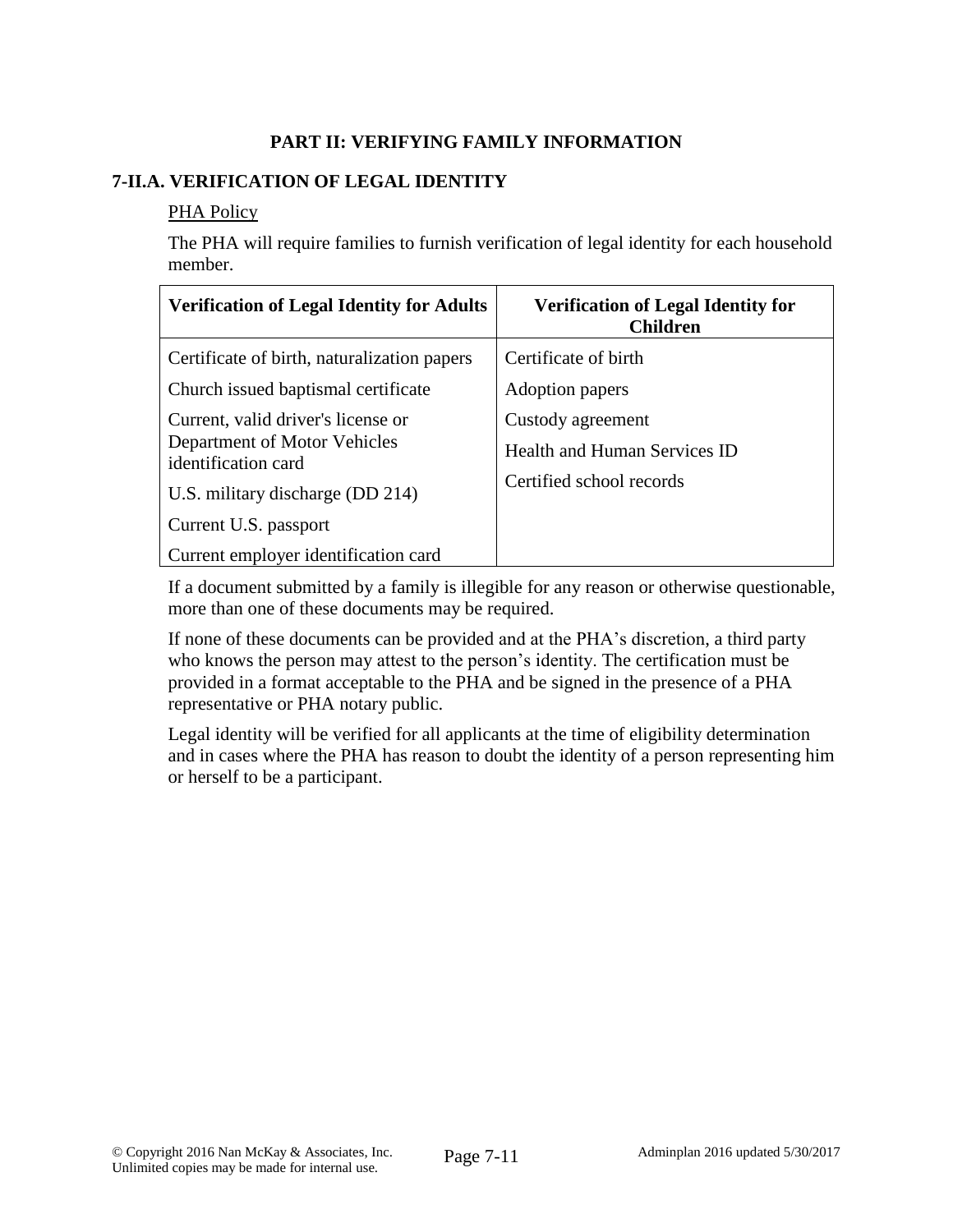# **7-II.B. SOCIAL SECURITY NUMBERS [24 CFR 5.216, Notice PIH 2012-10]**

The family must provide documentation of a valid social security number (SSN) for each member of the household, with the exception of individuals who do not contend eligible immigration status. Exemptions also include, existing program participants who were at least 62 years of age as of January 31, 2010, and had not previously disclosed an SSN.

Note that an individual who previously declared to have eligible immigration status may not change his or her declaration for the purpose of avoiding compliance with the SSN disclosure and documentation requirements or penalties associated with noncompliance with these requirements. Nor may the head of household opt to remove a household member from the family composition for this purpose.

The PHA must accept the following documentation as acceptable evidence of the social security number:

- An original SSN card issued by the Social Security Administration (SSA)
- An original SSA-issued document, which contains the name and SSN of the individual
- An original document issued by a federal, state, or local government agency, which contains the name and SSN of the individual

The PHA may only reject documentation of an SSN provided by an applicant or participant if the document is not an original document or if the original document has been altered, mutilated, is illegible, or appears to be forged.

### PHA Policy

The PHA will explain to the applicant or participant the reasons the document is not acceptable and request that the individual obtain and submit acceptable documentation of the SSN to the PHA within 90 days.

In the case of Moderate Rehabilitation Single Room Occupancy (SRO) individuals, the required documentation must be provided within 90 calendar days from the date of admission into the program. The PHA must grant one additional 90-day extension if it determines that the applicant's failure to comply was due to circumstances that were beyond the applicant's control and could not have been reasonably foreseen.

### PHA Policy

The PHA will grant one additional 90-day extension if needed for reasons beyond the participant's control such as delayed processing of the SSN application by the SSA, natural disaster, fire, death in the family, or other emergency. If the individual fails to comply with SSN disclosure and documentation requirements upon expiration of the provided time period, the PHA will terminate the individual's assistance.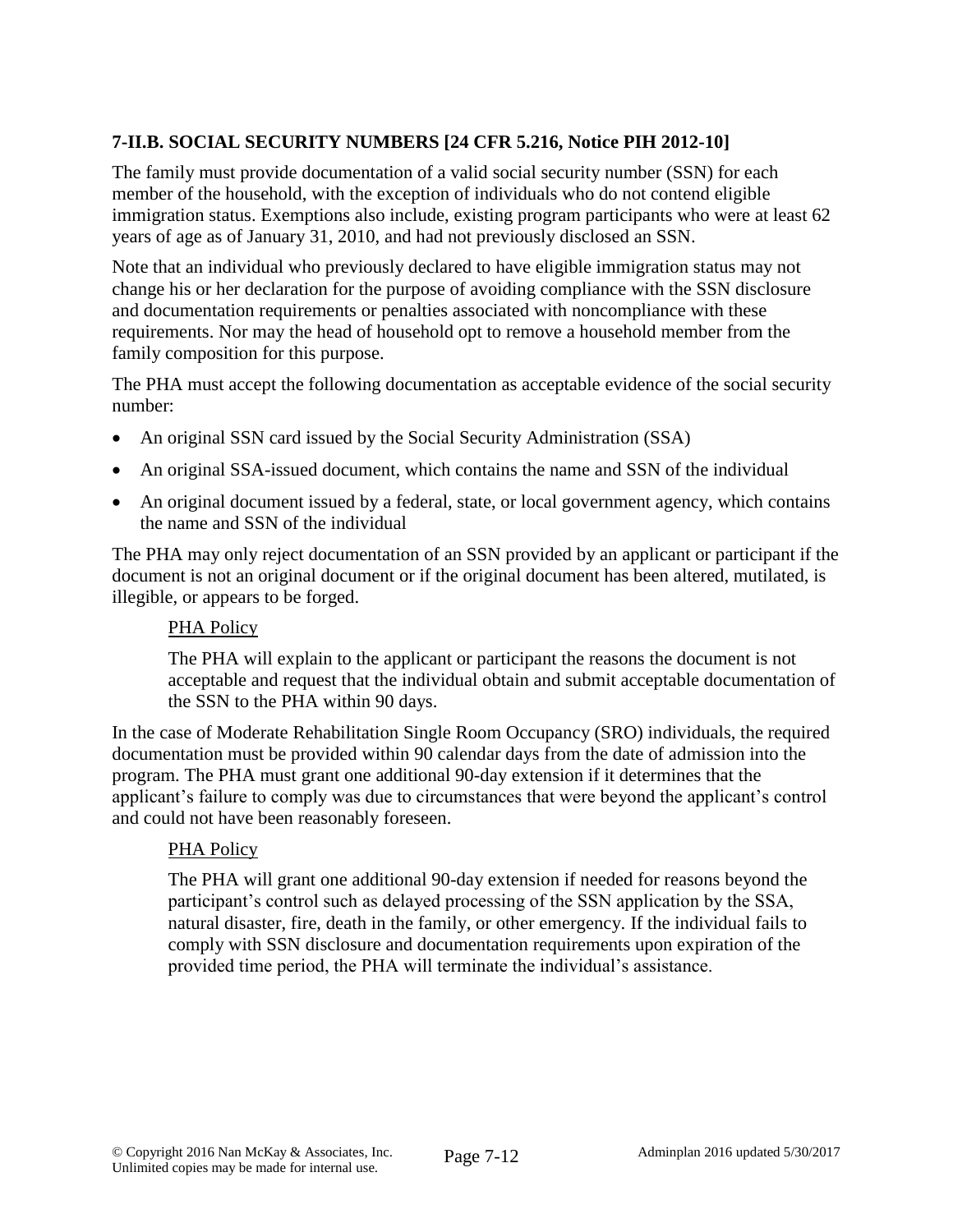If an applicant family includes a child under 6 years of age who joined the household within the 6 months prior to the date of voucher issuance, an otherwise eligible family may be admitted to the program and the family must provide documentation of the child's SSN within 90 days of the effective date of the initial HAP contract. A 90-day extension will be granted if the PHA determines that the participant's failure to comply was due to unforeseen circumstances and was outside of the participant's control.

## PHA Policy

The PHA will grant one additional 90-day extension if needed for reasons beyond the applicant's control, such as delayed processing of the SSN application by the SSA, natural disaster, fire, death in the family, or other emergency.

When a participant requests to add a new household member who is at least 6 years of age, or who is under the age of 6 and has an SSN, the participant must provide the complete and accurate SSN assigned to each new member at the time of reexamination or recertification, in addition to the documentation required to verify it. The PHA may not add the new household member until such documentation is provided.

When a participant requests to add a new household member who is under the age of 6 and has not been assigned an SSN, the participant must provide the SSN assigned to each new child and the required documentation within 90 calendar days of the child being added to the household. A 90-day extension will be granted if the PHA determines that the participant's failure to comply was due to unforeseen circumstances and was outside of the participant's control. During the period the PHA is awaiting documentation of the SSN, the child will be counted as part of the assisted household.

### PHA Policy

The PHA will grant one additional 90-day extension if needed for reasons beyond the participant's control such as delayed processing of the SSN application by the SSA, natural disaster, fire, death in the family, or other emergency.

Social security numbers must be verified only once during continuously-assisted occupancy.

### PHA Policy

The PHA will verify each disclosed SSN by:

Obtaining documentation from applicants and participants that is acceptable as evidence of social security numbers

Making a copy of the original documentation submitted, returning it to the individual, and retaining a copy in the file folder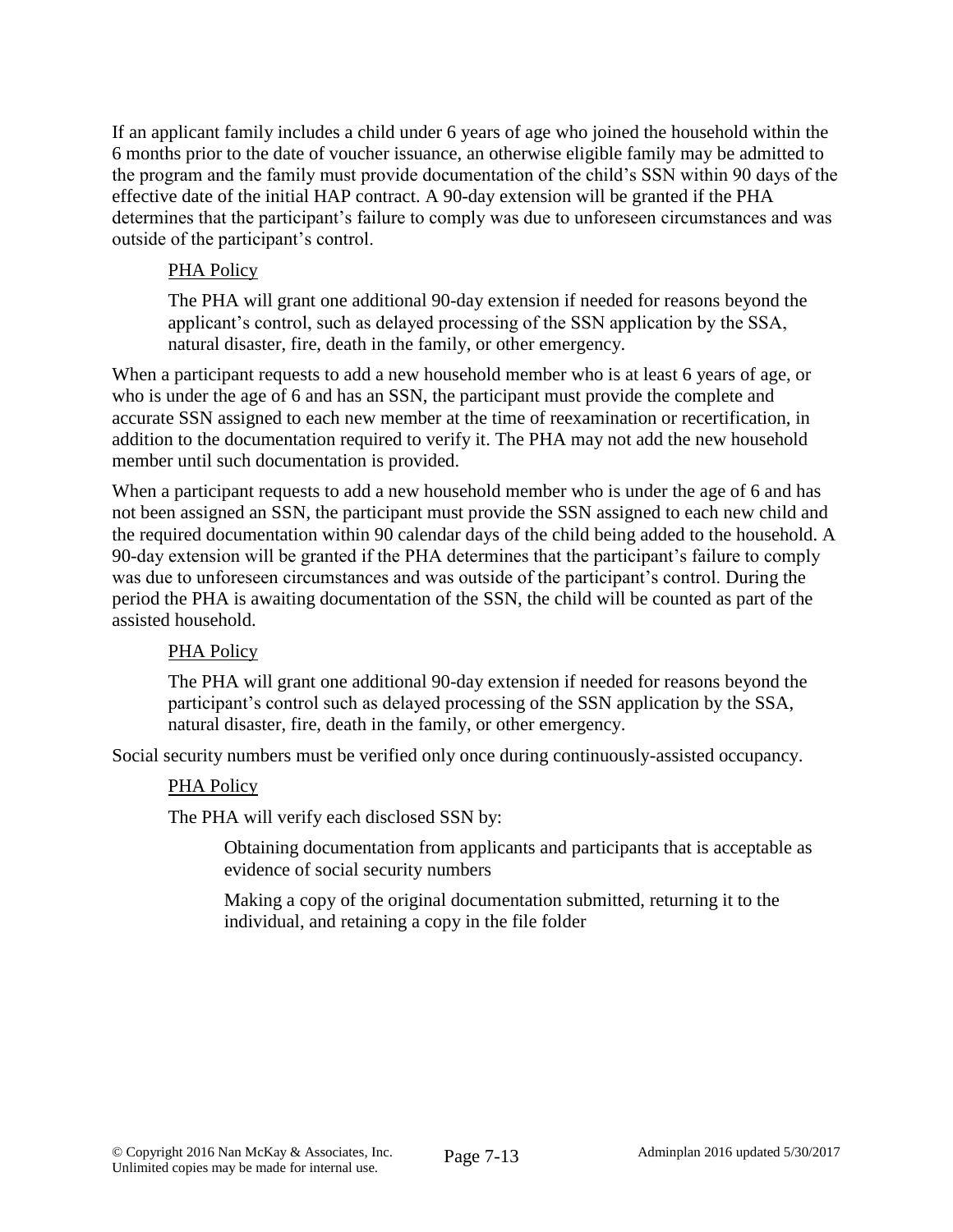Once the individual's verification status is classified as "verified," the PHA may, at its discretion, remove and destroy copies of documentation accepted as evidence of social security numbers. The retention of the EIV Summary Report or Income Report is adequate documentation of an individual's SSN.

# PHA Policy

Once an individual's status is classified as "verified" in HUD's EIV system, the PHA will remove and destroy copies of documentation accepted as evidence of social security numbers.

# **7-II.C. DOCUMENTATION OF AGE**

A birth certificate or other official record of birth is the preferred form of age verification for all family members. For elderly family members an original document that provides evidence of the receipt of social security retirement benefits is acceptable.

# PHA Policy

If an official record of birth or evidence of social security retirement benefits cannot be provided, the PHA will require the family to submit other documents that support the reported age of the family member (e.g., school records, driver's license if birth year is recorded) and to provide a self-certification.

Age must be verified only once during continuously-assisted occupancy.

# **7-II.D. FAMILY RELATIONSHIPS**

Applicants and program participants are required to identify the relationship of each household member to the head of household. Definitions of the primary household relationships are provided in the Eligibility chapter.

# PHA Policy

Family relationships are verified only to the extent necessary to determine a family's eligibility and level of assistance. Certification by the head of household normally is sufficient verification of family relationships.

# **Marriage**

# PHA Policy

Certification by the head of household is normally sufficient verification. If the PHA has reasonable doubts about a marital relationship, the PHA will require the family to document the marriage.

A marriage certificate generally is required to verify that a couple is married.

In the case of a common law marriage, the couple must demonstrate that they hold themselves to be married (e.g., by telling the community they are married, calling each other husband and wife, using the same last name, filing joint income tax returns).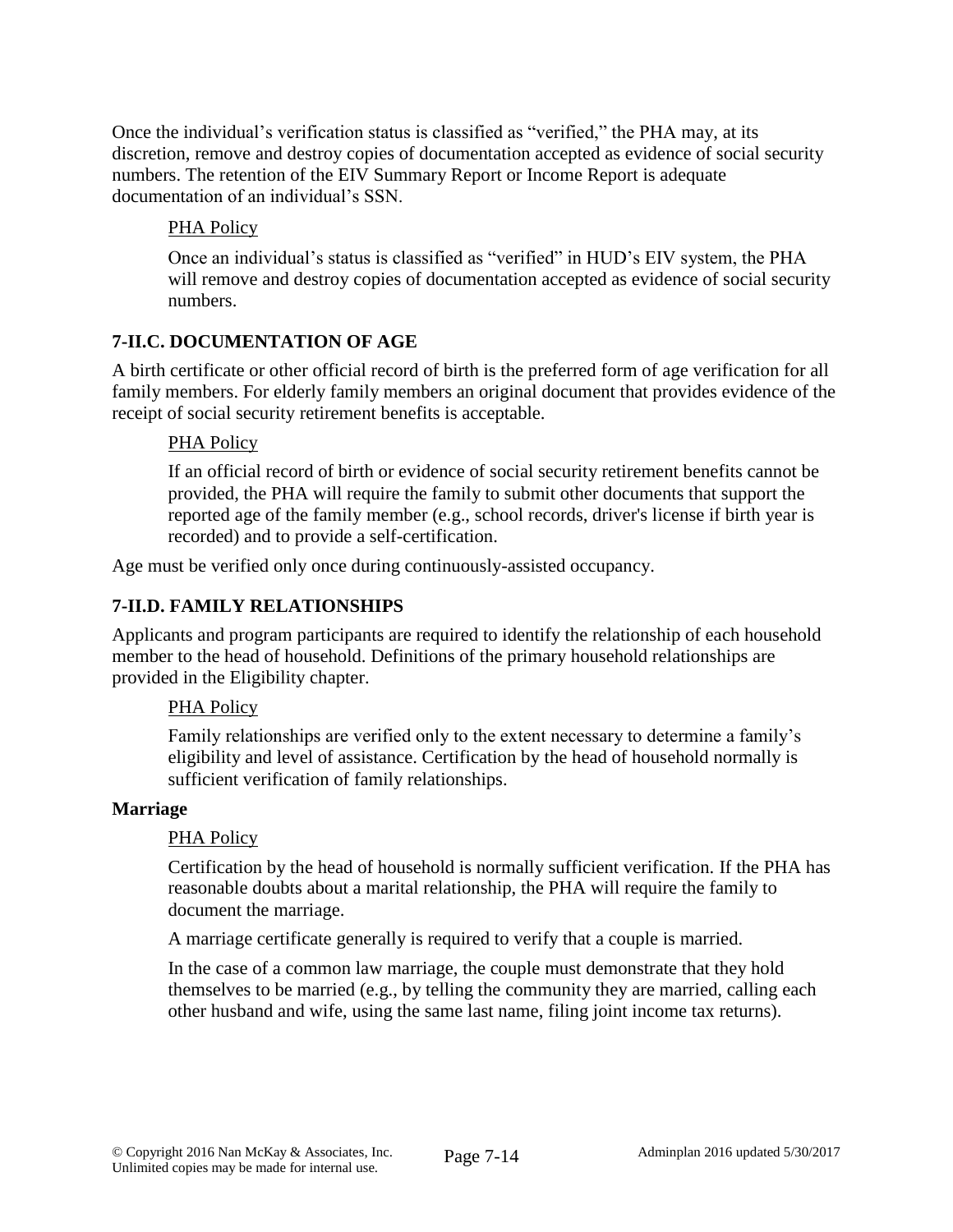#### **Separation or Divorce**

#### PHA Policy

Certification by the head of household is normally sufficient verification. If the PHA has reasonable doubts about a separation or divorce, the PHA will require the family to provide documentation of the divorce or separation.

A certified copy of a divorce decree, signed by a court officer, is required to document that a couple is divorced.

A copy of a court-ordered maintenance or other court record is required to document a separation.

If no court document is available, documentation from a community-based agency will be accepted.

#### **Absence of Adult Member**

#### PHA Policy

If an adult member who was formerly a member of the household is reported to be permanently absent, the family must provide evidence to support that the person is no longer a member of the family (e.g., documentation of another address at which the person resides such as a lease or utility bill).

#### **Foster Children and Foster Adults**

#### PHA Policy

Third-party verification from the state or local government agency responsible for the placement of the individual with the family is required.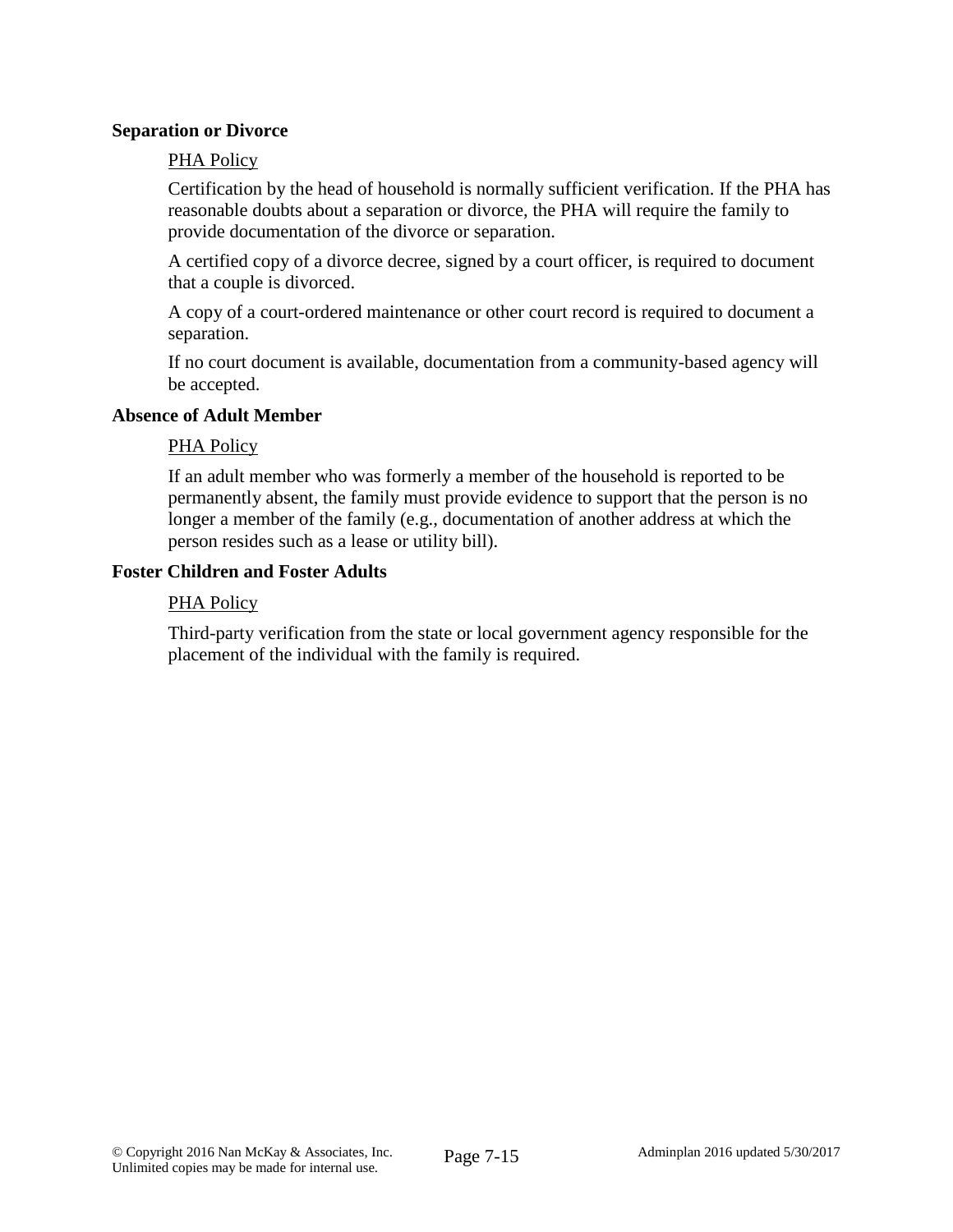## **7-II.E. VERIFICATION OF STUDENT STATUS**

#### **General Requirements**

#### PHA Policy

The PHA requires families to provide information about the student status of all students who are 18 years of age or older. This information will be verified only if:

The family reports full-time student status for an adult other than the head, spouse, or cohead.

The family reports child care expenses to enable a family member to further his or her education.

The family includes a student enrolled in an *institution of higher education.*

#### **Restrictions on Assistance to Students Enrolled in Institutions of Higher Education**

This section applies only to students who are seeking assistance on their own, separately from their parents. It does not apply to students residing with parents who are seeking or receiving HCV assistance.

#### PHA Policy

In accordance with the verification hierarchy described in section 7-1.B, the PHA will determine whether the student is exempt from the restrictions in 24 CFR 5.612 by verifying any one of the following exemption criteria:

The student is enrolled at an educational institution that does not meet the definition of *institution of higher education* in the Higher Education Act of 1965 (see section Exhibit 3-2).

The student is at least 24 years old.

The student is a veteran, as defined in section 3-II.E.

The student is married.

The student has at least one dependent child, as defined in section 3-II.E.

The student is a person with disabilities, as defined in section 3-II.E, and was receiving assistance prior to November 30, 2005.

If the PHA cannot verify at least one of these exemption criteria, the PHA will conclude that the student is subject to the restrictions on assistance at 24 CFR 5.612. In addition to verifying the student's income eligibility, the PHA will then proceed to verify either the student's parents' income eligibility (see section 7-III.J) or the student's independence from his/her parents (see below).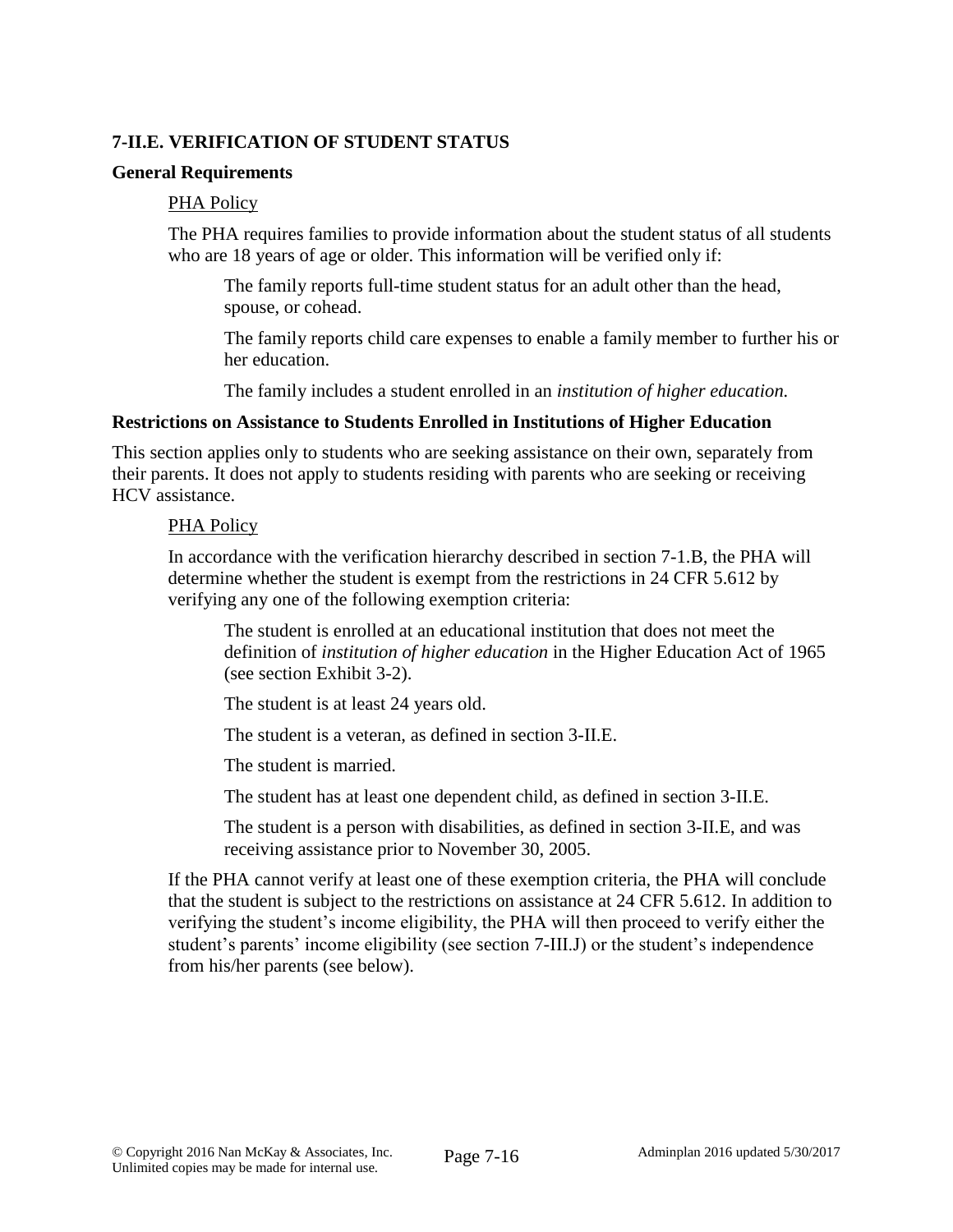### *Independent Student*

#### PHA Policy

The PHA will verify a student's independence from his/her parents to determine that the student's parents' income is not relevant for determining the student's eligibility by doing all of the following:

Either reviewing and verifying previous address information to determine whether the student has established a household separate from his/her parents for at least one year, or reviewing and verifying documentation relevant to determining whether the student meets the U.S. Department of Education's definition of *independent student* (see section 3-II.E)

Reviewing the student's prior year income tax returns to verify the student is independent or verifying the students meets the U.S. Department of Education's definition of *independent student* (see section 3-II.E)

Requesting and obtaining written certification directly from the student's parents identifying the amount of support they will be providing to the student, even if the amount of support is \$0 except in cases in which the PHA determines that the student is a *vulnerable youth* (see section 3-II.E)

### **7-II.F. DOCUMENTATION OF DISABILITY**

The PHA must verify the existence of a disability in order to allow certain income disallowances and deductions from income. The PHA is not permitted to inquire about the nature or extent of a person's disability [24 CFR 100.202(c)]. The PHA may not inquire about a person's diagnosis or details of treatment for a disability or medical condition. If the PHA receives a verification document that provides such information, the PHA will not place this information in the tenant file. Under no circumstances will the PHA request a participant's medical record(s). For more information on health care privacy laws, see the Department of Health and Human Services' website at http://www.hhs.gov/ocr/privacy/.

The above cited regulation does not prohibit the following inquiries, provided these inquiries are made of all applicants, whether or not they are persons with disabilities [VG, p. 24]:

- Inquiry into an applicant's ability to meet the requirements of ownership or tenancy
- Inquiry to determine whether an applicant is qualified for a dwelling available only to persons with disabilities or to persons with a particular type of disability
- Inquiry to determine whether an applicant for a dwelling is qualified for a priority available to persons with disabilities or to persons with a particular type of disability
- Inquiring whether an applicant for a dwelling is a current illegal abuser or addict of a controlled substance
- Inquiring whether an applicant has been convicted of the illegal manufacture or distribution of a controlled substance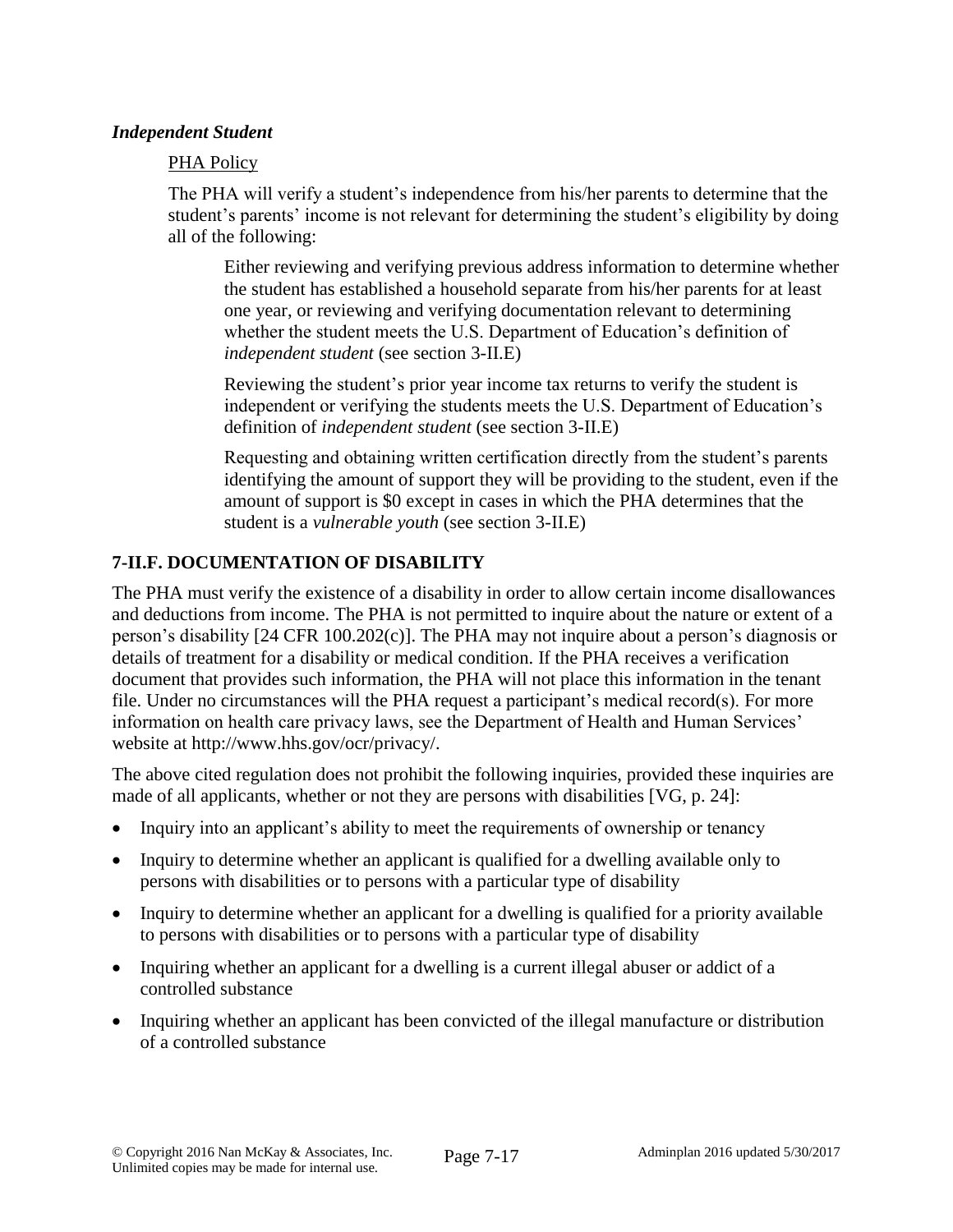### **Family Members Receiving SSA Disability Benefits**

Verification of the receipt of disability benefits from the Social Security Administration (SSA) is sufficient verification of disability for the purpose of qualifying for waiting list preferences (if applicable) or certain income disallowances and deductions [VG, p. 23].

# PHA Policy

For family members claiming disability who receive disability benefits from the SSA, the PHA will attempt to obtain information about disability benefits through the HUD Enterprise Income Verification (EIV) system. If documentation from HUD's EIV System is not available, the PHA will request a current (dated within the last 60 days) SSA benefit verification letter from each family member claiming disability status. If the family is unable to provide the document(s), the PHA will ask the family to request a benefit verification letter by either calling SSA at 1-800-772-1213, or by requesting it from [www.ssa.gov.](http://www.ssa.gov/) Once the applicant or participant receives the benefit verification letter they will be required to provide it to the PHA.

# **Family Members Not Receiving SSA Disability Benefits**

Receipt of veteran's disability benefits, worker's compensation, or other non-SSA benefits based on the individual's claimed disability are not sufficient verification that the individual meets HUD's definition of disability in 24 CFR 5.403.

### PHA Policy

For family members claiming disability who do not receive disability benefits from the SSA, a knowledgeable professional must provide third-party verification that the family member meets the HUD definition of disability. See the Eligibility chapter for the HUD definition of disability. The knowledgeable professional will verify whether the family member does or does not meet the HUD definition.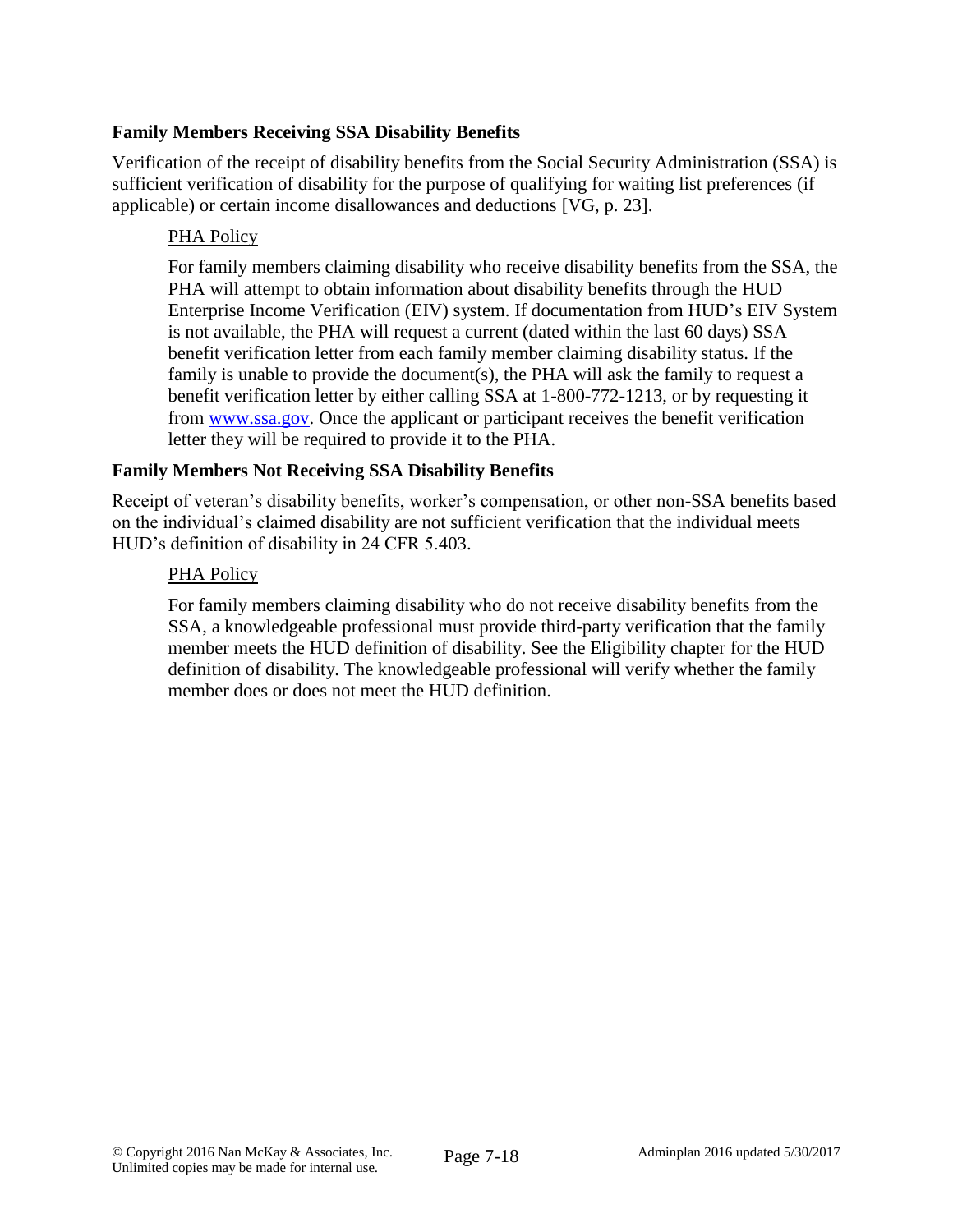# **7-II.G. CITIZENSHIP OR ELIGIBLE IMMIGRATION STATUS [24 CFR 5.508]**

## **Overview**

Housing assistance is not available to persons who are not citizens, nationals, or eligible immigrants. Prorated assistance is provided for "mixed families" containing both eligible and ineligible persons. A detailed discussion of eligibility requirements is in the Eligibility chapter. This verifications chapter discusses HUD and PHA verification requirements related to citizenship status.

The family must provide a certification that identifies each family member as a U.S. citizen, a U.S. national, an eligible noncitizen or an ineligible noncitizen and submit the documents discussed below for each family member. Once eligibility to receive assistance has been verified for an individual it need not be collected or verified again during continuously-assisted occupancy.  $[24 \text{ CFR } 5.508(g)(5)]$ 

### **U.S. Citizens and Nationals**

HUD requires a declaration for each family member who claims to be a U.S. citizen or national. The declaration must be signed personally by any family member 18 or older and by a guardian for minors.

The PHA may request verification of the declaration by requiring presentation of a birth certificate, United States passport or other appropriate documentation.

# PHA Policy

Family members who claim U.S. citizenship or national status will not be required to provide additional documentation unless the PHA receives information indicating that an individual's declaration may not be accurate.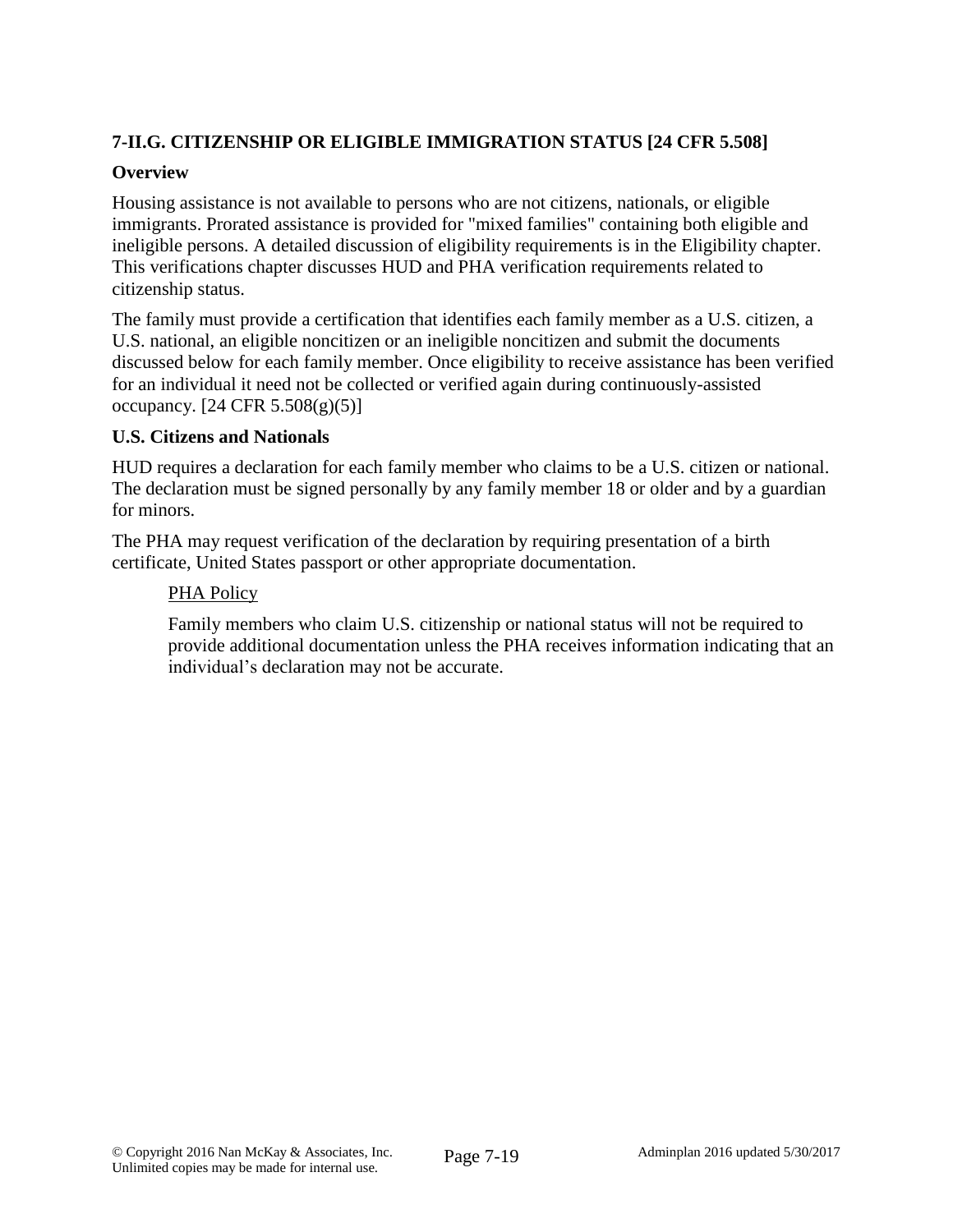# **Eligible Immigrants**

# *Documents Required*

All family members claiming eligible immigration status must declare their status in the same manner as U.S. citizens and nationals.

The documentation required for eligible noncitizens varies depending upon factors such as the date the person entered the U.S., the conditions under which eligible immigration status has been granted, age, and the date on which the family began receiving HUD-funded assistance. Exhibit 7-1 at the end of this chapter summarizes documents family members must provide.

# *PHA Verification* [HCV GB, pp. 5-3 and 5-7]

For family members age 62 or older who claim to be eligible immigrants, proof of age is required in the manner described in 7-II.C. of this plan. No further verification of eligible immigration status is required.

For family members under the age of 62 who claim to be eligible immigrants, the PHA must verify immigration status with the United States Citizenship and Immigration Services (USCIS).

The PHA will follow all USCIS protocols for verification of eligible immigration status.

# **7-II.H. VERIFICATION OF PREFERENCE STATUS**

The PHA must verify any preferences claimed by an applicant that determined placement on the waiting list.

### PHA Policy

The PHA will offer a preference to any family that has been terminated from its HCV program due to insufficient program funding. The PHA will verify this preference using the PHA's termination records.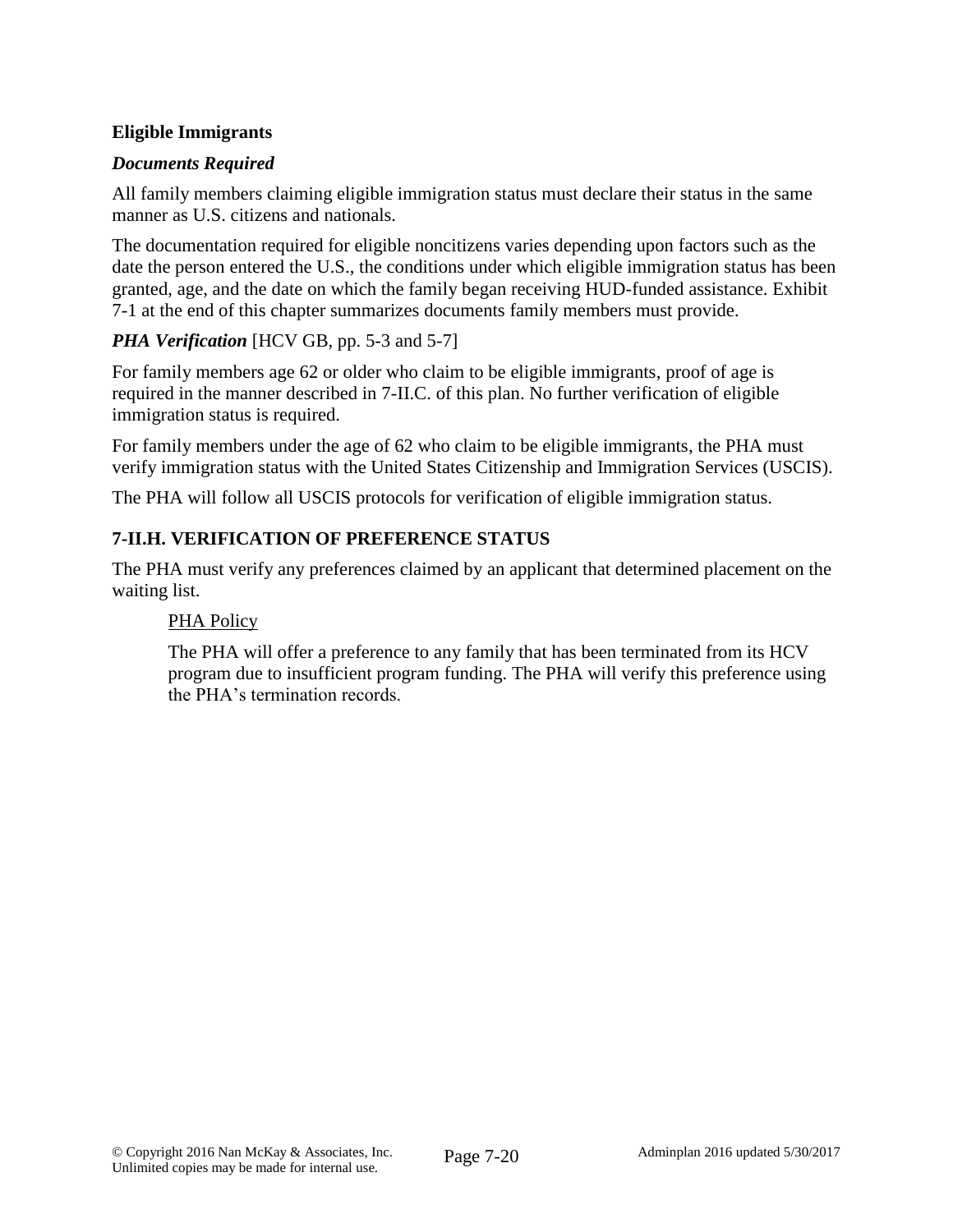#### **PART III: VERIFYING INCOME AND ASSETS**

Chapter 6, Part I of this plan describes in detail the types of income that are included and excluded and how assets and income from assets are handled. Any assets and income reported by the family must be verified. This part provides PHA policies that supplement the general verification procedures specified in Part I of this chapter.

### **7-III.A. EARNED INCOME**

#### **Tips**

#### PHA Policy

Unless tip income is included in a family member's W-2 by the employer, persons who work in industries where tips are standard will be required to sign a certified estimate of tips received for the prior year and tips anticipated to be received in the coming year.

#### **Wages**

#### PHA Policy

For wages other than tips, the family must provide originals of the two most current, consecutive pay stubs.

#### **7-III.B. BUSINESS AND SELF EMPLOYMENT INCOME**

#### PHA Policy

Business owners and self-employed persons will be required to provide:

An audited financial statement for the previous fiscal year if an audit was conducted. If an audit was not conducted, a statement of income and expenses must be submitted and the business owner or self-employed person must certify to its accuracy.

All schedules completed for filing federal and local taxes in the preceding year.

If accelerated depreciation was used on the tax return or financial statement, an accountant's calculation of depreciation expense, computed using straight-line depreciation rules.

The PHA will provide a format for any person who is unable to provide such a statement to record income and expenses for the coming year. The business owner/self-employed person will be required to submit the information requested and to certify to its accuracy at all future reexaminations.

At any reexamination the PHA may request documents that support submitted financial statements such as manifests, appointment books, cash books, or bank statements.

If a family member has been self-employed less than three (3) months, the PHA will accept the family member's certified estimate of income and schedule an interim reexamination in three (3) months. If the family member has been self-employed for three (3) to twelve (12) months the PHA will require the family to provide documentation of income and expenses for this period and use that information to project income.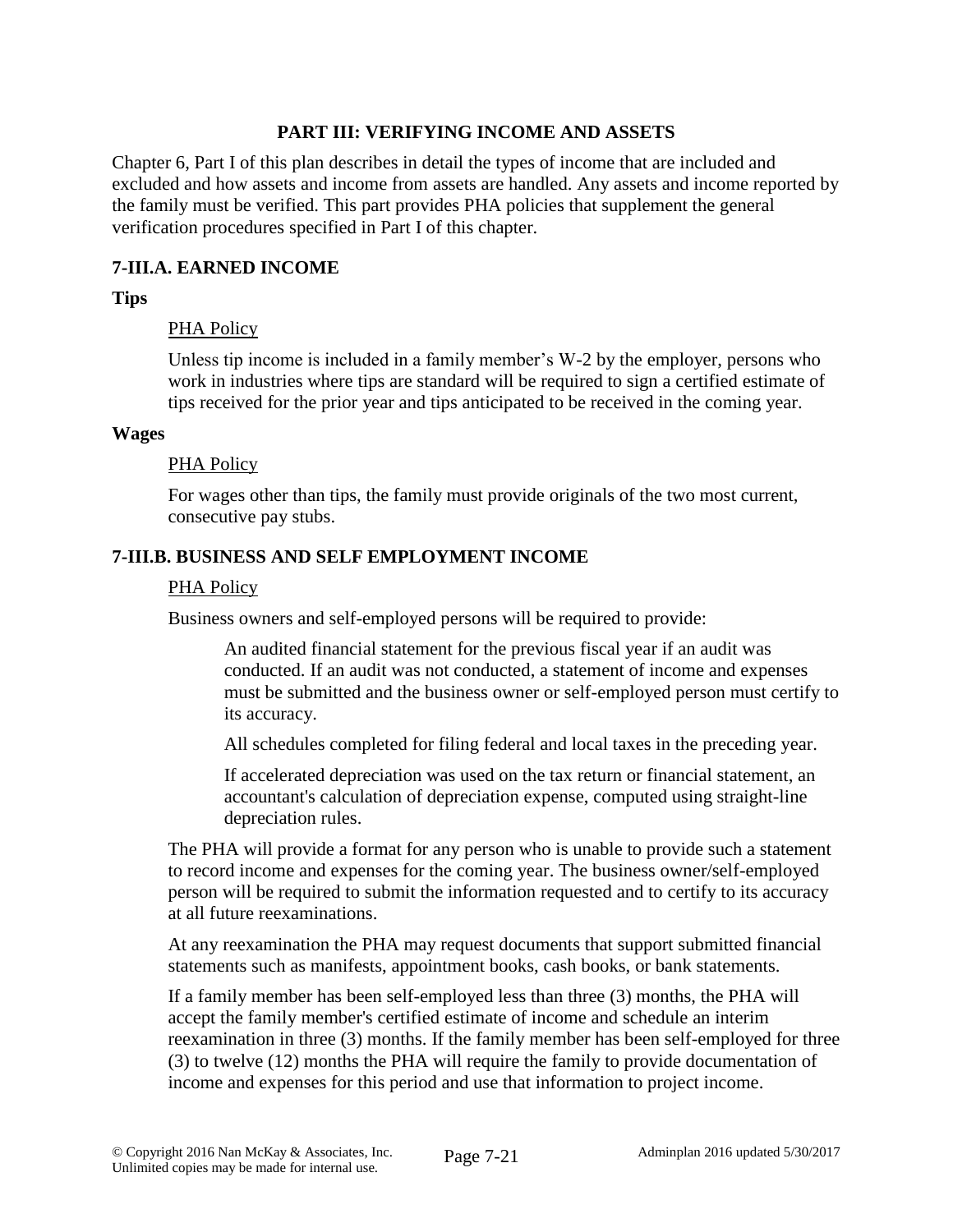# **7-III.C. PERIODIC PAYMENTS AND PAYMENTS IN LIEU OF EARNINGS**

For policies governing streamlined income determinations for fixed sources of income, please see Chapter 11.

#### **Social Security/SSI Benefits**

### PHA Policy

To verify the SS/SSI benefits of applicants, the PHA will request a current (dated within the last 60 days) SSA benefit verification letter from each family member that receives social security benefits. If the family is unable to provide the document(s), the PHA will [help](http://help/) the applicant request a benefit verification letter from SSA's Web site at [www.ssa.gov](http://www.ssa.gov/) or ask the family to request one by calling SSA at 1-800-772-1213. Once the applicant has received the benefit verification letter they will be required to provide it to the PHA.

To verify the SS/SSI benefits of participants, the PHA will obtain information about social security/SSI benefits through the HUD EIV System, and confirm with the participant(s) that the current listed benefit amount is correct. If the participant disputes the EIV-reported benefit amount, or if benefit information is not available in HUD systems, the PHA will request a current SSA benefit verification letter from each family member that receives social security benefits. If the family is unable to provide the document(s) the PHA will [help](http://help/) the participant request a benefit verification letter from SSA's Web site at [www.ssa.gov](http://www.ssa.gov/) or ask the family to request one by calling SSA at 1-800-772-1213. Once the participant has received the benefit verification letter they will be required to provide it to the PHA.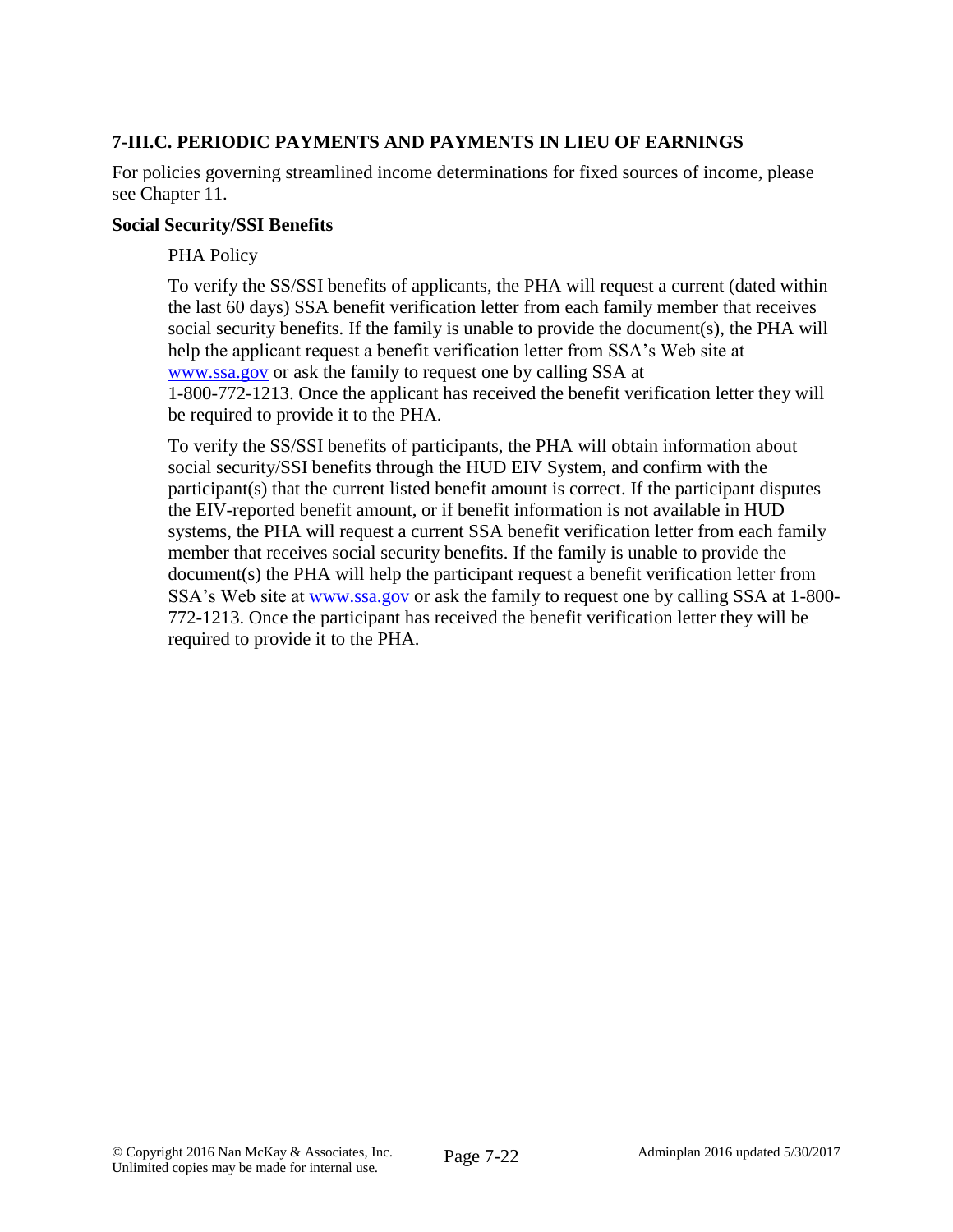### **7-III.D. ALIMONY OR CHILD SUPPORT**

#### PHA Policy

The methods the PHA will use to verify alimony and child support payments differ depending on whether the family declares that it receives regular payments.

If the family declares that it *receives regular payments*, verification will be obtained in the following order of priority:

Copies of the receipts and/or payment stubs for the 60 days prior to PHA request

Third-party verification form from the state or local child support enforcement agency

Third-party verification form from the person paying the support

Family's self-certification of amount received

If the family declares that it *receives irregular or no payments*, in addition to the verification process listed above, the family must provide evidence that it has taken all reasonable efforts to collect amounts due. This may include:

A statement from any agency responsible for enforcing payment that shows the family has requested enforcement and is cooperating with all enforcement efforts

If the family has made independent efforts at collection, a written statement from the attorney or other collection entity that has assisted the family in these efforts

*Note:* Families are not required to undertake independent enforcement action.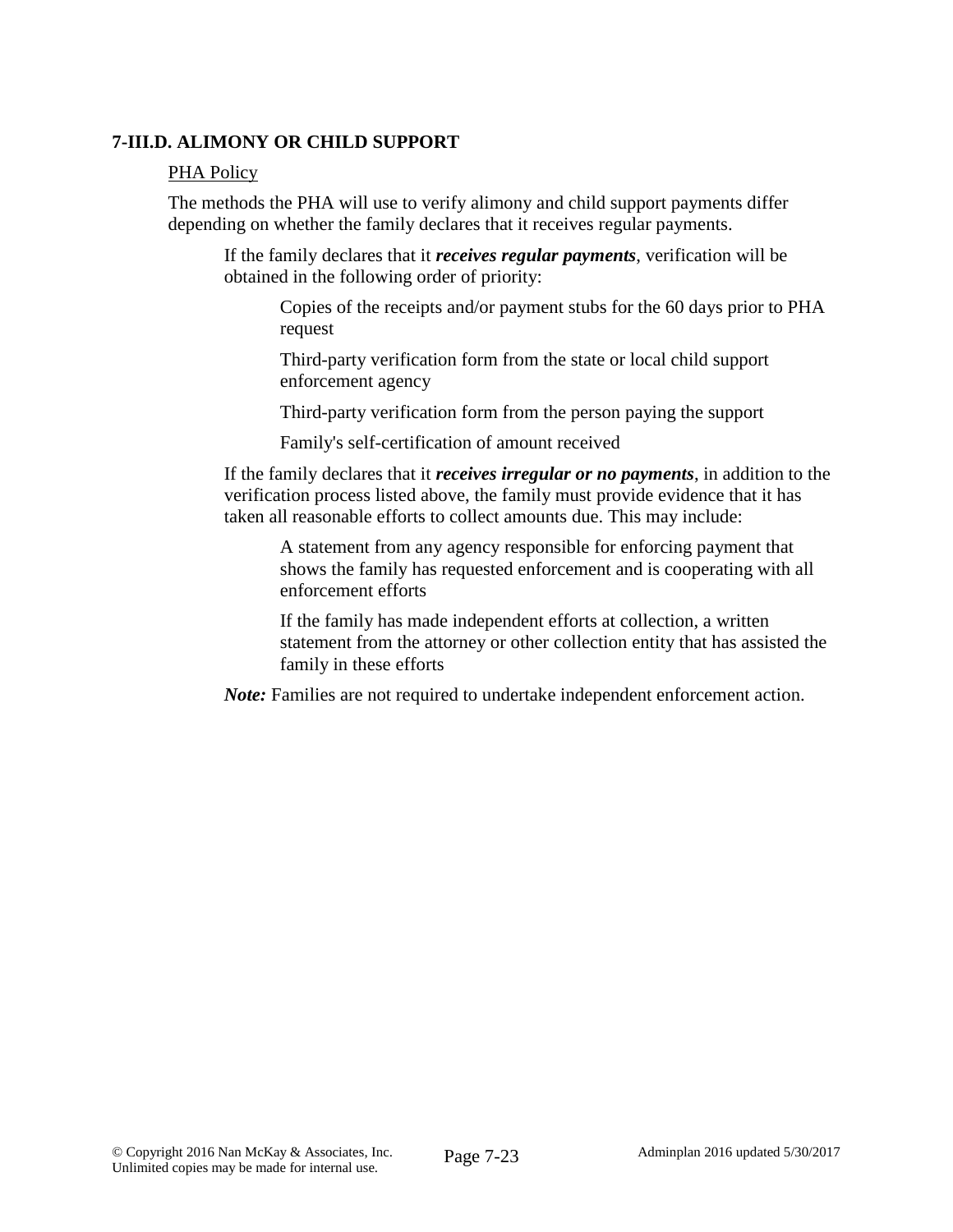# **7-III.E. ASSETS AND INCOME FROM ASSETS**

#### **Assets Disposed of for Less than Fair Market Value**

The family must certify whether any assets have been disposed of for less than fair market value in the preceding two years. The PHA needs to verify only those certifications that warrant documentation [HCV GB, p. 5-28].

### PHA Policy

The PHA will verify the value of assets disposed of only if:

The PHA does not already have a reasonable estimation of its value from previously collected information, or

The amount reported by the family in the certification appears obviously in error.

Example 1: An elderly participant reported a \$10,000 certificate of deposit at the last annual reexamination and the PHA verified this amount. Now the person reports that she has given this \$10,000 to her son. The PHA has a reasonable estimate of the value of the asset; therefore, reverification of the value of the asset is not necessary.

Example 2: A family member has disposed of its 1/4 share of real property located in a desirable area and has valued her share at approximately 5,000. Based upon market conditions, this declaration does not seem realistic. Therefore, the PHA will verify the value of this asset.

### **7-III.F. NET INCOME FROM RENTAL PROPERTY**

#### PHA Policy

The family must provide:

A current executed lease for the property that shows the rental amount or certification from the current tenant

A self-certification from the family members engaged in the rental of property providing an estimate of expenses for the coming year and the most recent IRS Form 1040 with Schedule E (Rental Income). If schedule E was not prepared, the PHA will require the family members involved in the rental of property to provide a self-certification of income and expenses for the previous year and may request documentation to support the statement including: tax statements, insurance invoices, bills for reasonable maintenance and utilities, and bank statements or amortization schedules showing monthly interest expense.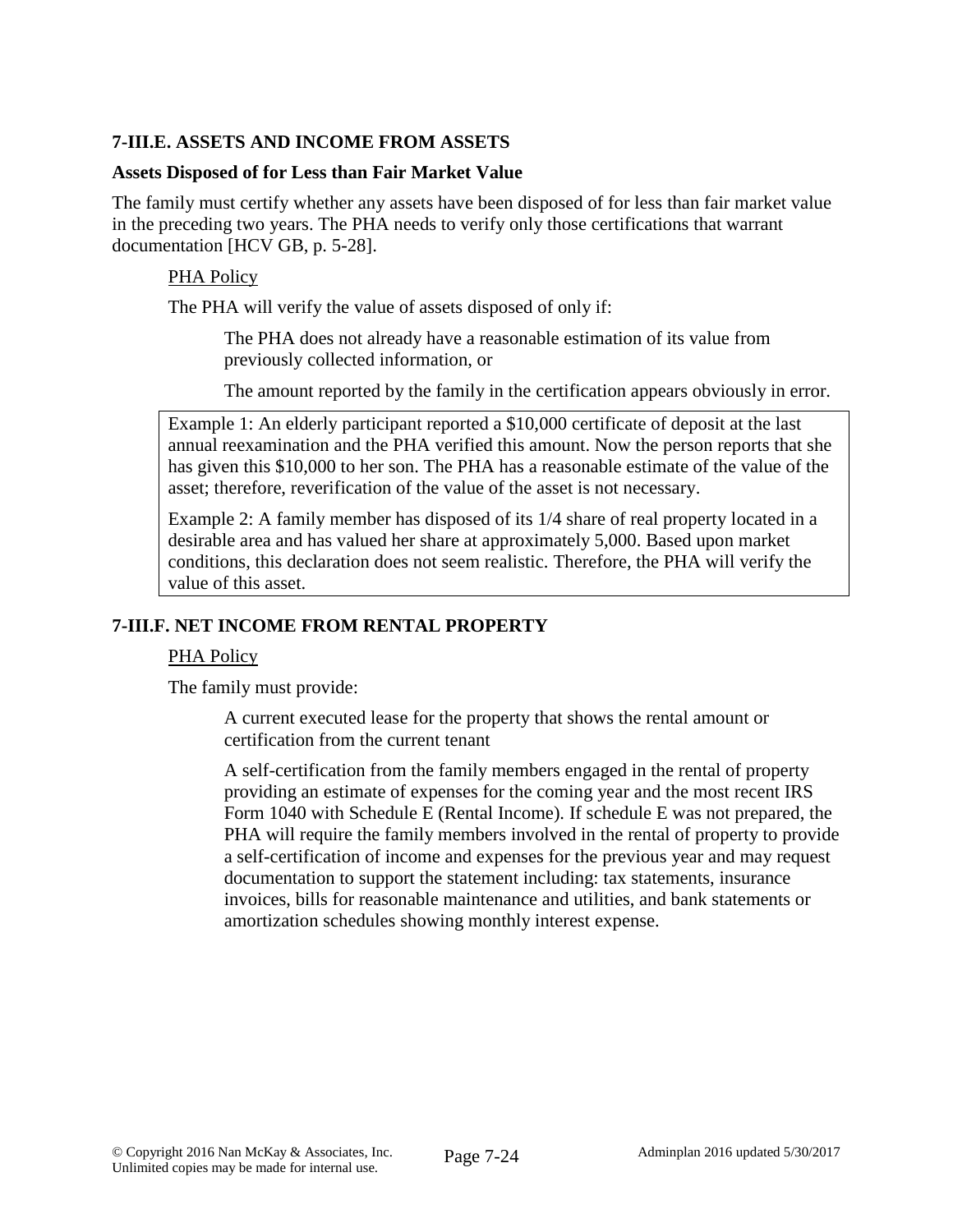### **7-III.G. RETIREMENT ACCOUNTS**

#### PHA Policy

The PHA will accept written third-party documents supplied by the family as evidence of the status of retirement accounts.

The type of original document that will be accepted depends upon the family member's retirement status.

*Before* retirement, the PHA will accept an original document from the entity holding the account with a date that shows it is the most recently scheduled statement for the account but in no case earlier than 6 months from the effective date of the examination.

*Upon* retirement, the PHA will accept an original document from the entity holding the account that reflects any distributions of the account balance, any lump sums taken and any regular payments.

*After* retirement, the PHA will accept an original document from the entity holding the account dated no earlier than 12 months before that reflects any distributions of the account balance, any lump sums taken and any regular payments.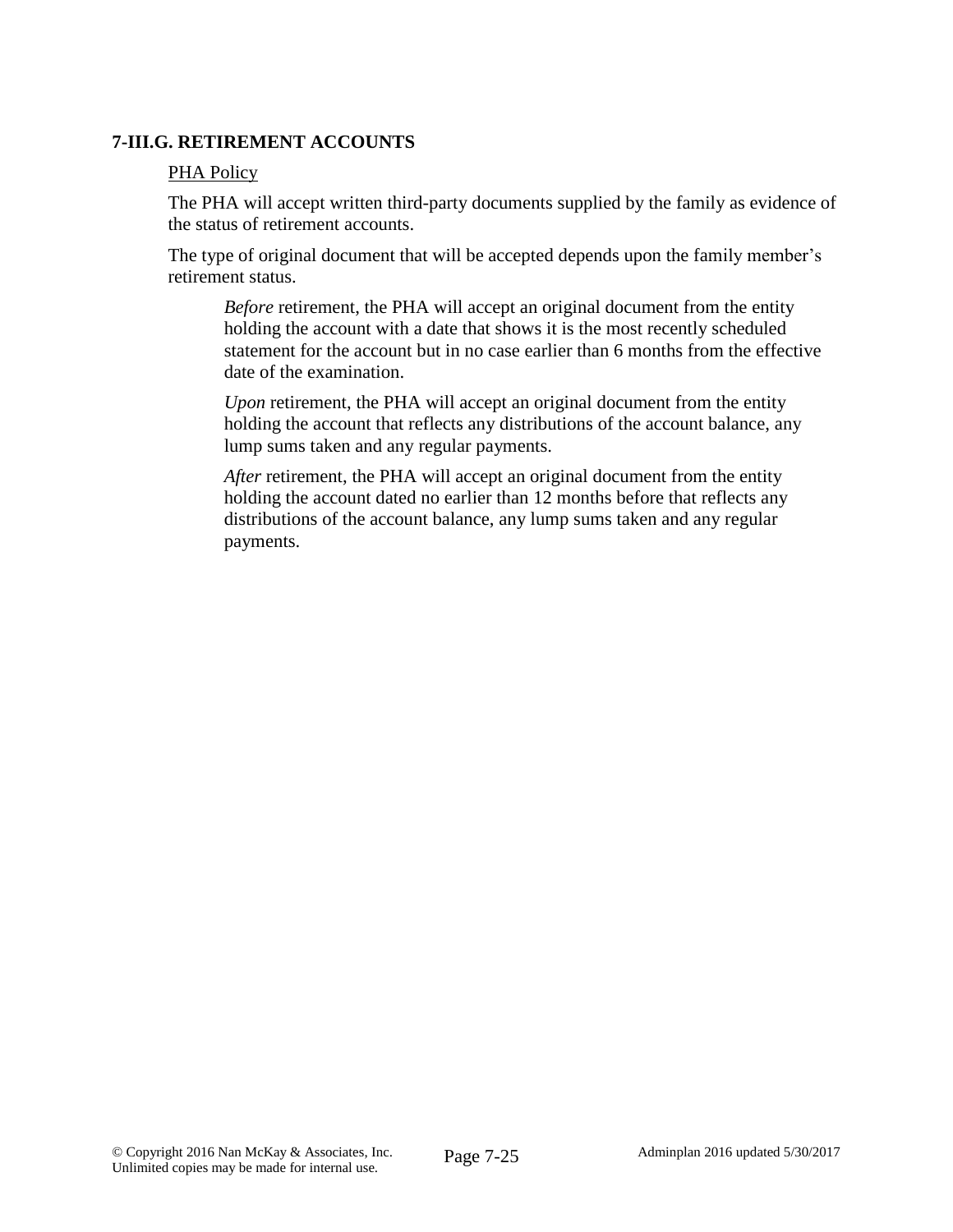# **7-III.H. INCOME FROM EXCLUDED SOURCES**

A detailed discussion of excluded income is provided in Chapter 6, Part I.

HUD guidance on verification of excluded income draws a distinction between income which is fully excluded and income which is only partially excluded.

For fully excluded income, the PHA is **not** required to follow the verification hierarchy, document why third-party verification is not available, or report the income on the 50058. Fully excluded income is defined as income that is entirely excluded from the annual income determination (for example, food stamps, earned income of a minor, or foster care funds) [Notice PIH 2013-04].

PHAs may accept a family's signed application or reexamination form as self-certification of fully excluded income. They do not have to require additional documentation. However, if there is any doubt that a source of income qualifies for full exclusion, PHAs have the option of requiring additional verification.

For partially excluded income, the PHA **is** required to follow the verification hierarchy and all applicable regulations, and to report the income on the 50058. Partially excluded income is defined as income where only a certain portion of what is reported by the family qualifies to be excluded and the remainder is included in annual income (for example, the income of an adult full-time student, or income excluded under the earned income disallowance).

#### PHA Policy

The PHA will accept the family's self-certification as verification of fully excluded income. The PHA may request additional documentation if necessary to document the income source.

The PHA will verify the source and amount of partially excluded income as described in Part 1 of this chapter.

#### **7-III.I. ZERO ANNUAL INCOME STATUS**

#### PHA Policy

The PHA will check UIV sources and/or request information from third-party sources to verify that certain forms of income such as unemployment benefits, TANF, SS, SSI, and earnings are not being received by families claiming to have zero annual income.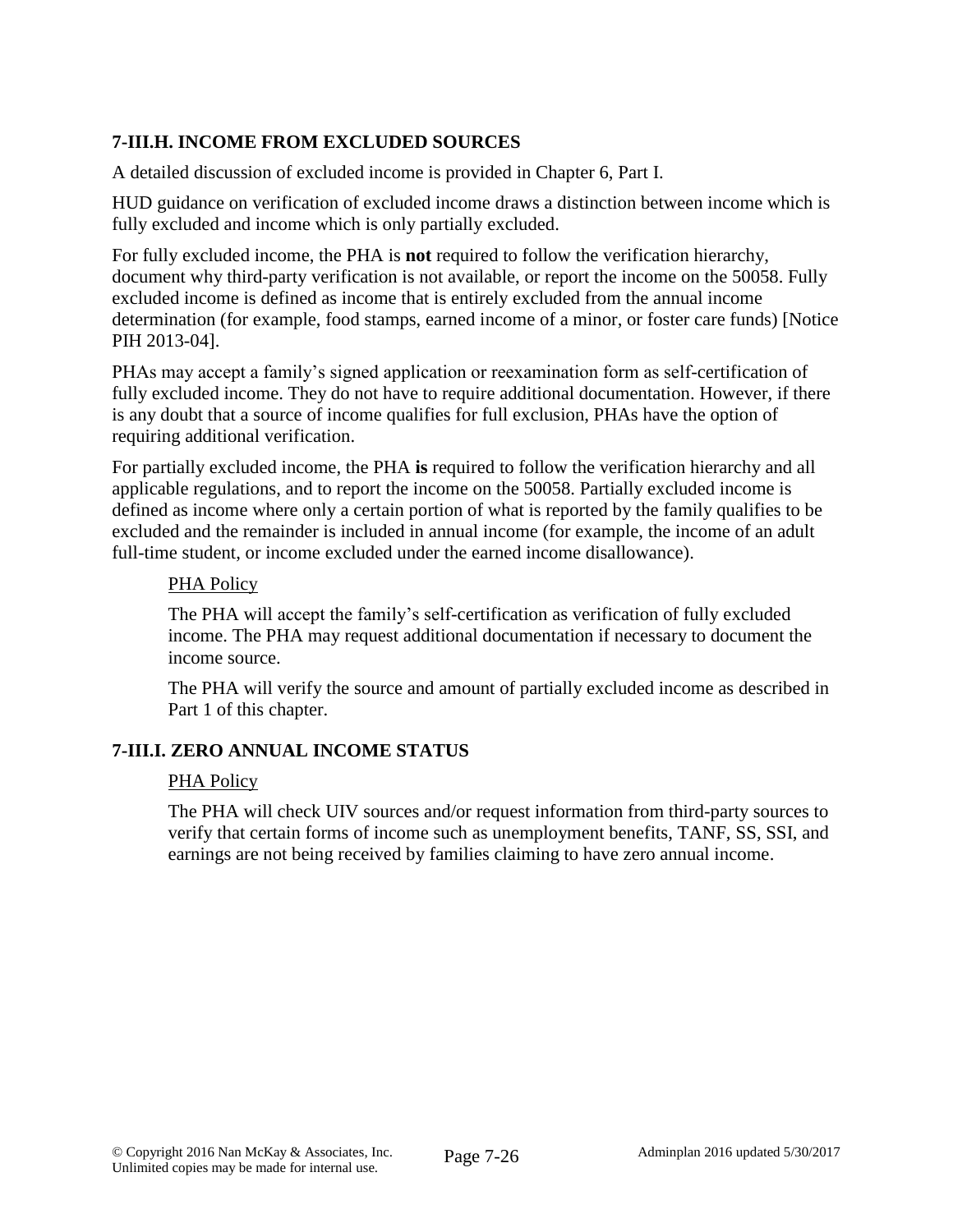# **7-III.J. STUDENT FINANCIAL ASSISTANCE**

Any financial assistance, in excess of amounts received for tuition, that a person attending an institution of higher education receives under the Higher Education Act of 1965, from private sources, or from an institution of higher education must be considered income unless the student is over the age of 23 with dependent children or is residing with parents who are seeking or receiving HCV assistance [24 CFR 5.609(b)(9) and FR 4/10/06].

For students over the age of 23 with dependent children or students residing with parents who are seeking or receiving HCV assistance, the full amount of student financial assistance is excluded from annual income  $[24 \text{ CFR } 5.609(c)(6)]$ . The full amount of student financial assistance is also excluded for students attending schools that do not qualify as institutions of higher education (as defined in Exhibit 3-2). Excluded amounts are verified only if, without verification, the PHA would not be able to determine whether or to what extent the income is to be excluded (see section 7-III.H).

### PHA Policy

For a student subject to having a portion of his/her student financial assistance included in annual income in accordance with 24 CFR 5.609(b)(9), the PHA will request written third-party verification of both the source and the amount. Family-provided documents from the educational institution attended by the student will be requested, as well as documents generated by any other person or entity providing such assistance, as reported by the student.

In addition, the PHA will request written verification of the student's tuition amount.

If the PHA is unable to obtain third-party written verification of the requested information, the PHA will pursue other forms of verification following the verification hierarchy in section 7-I.B.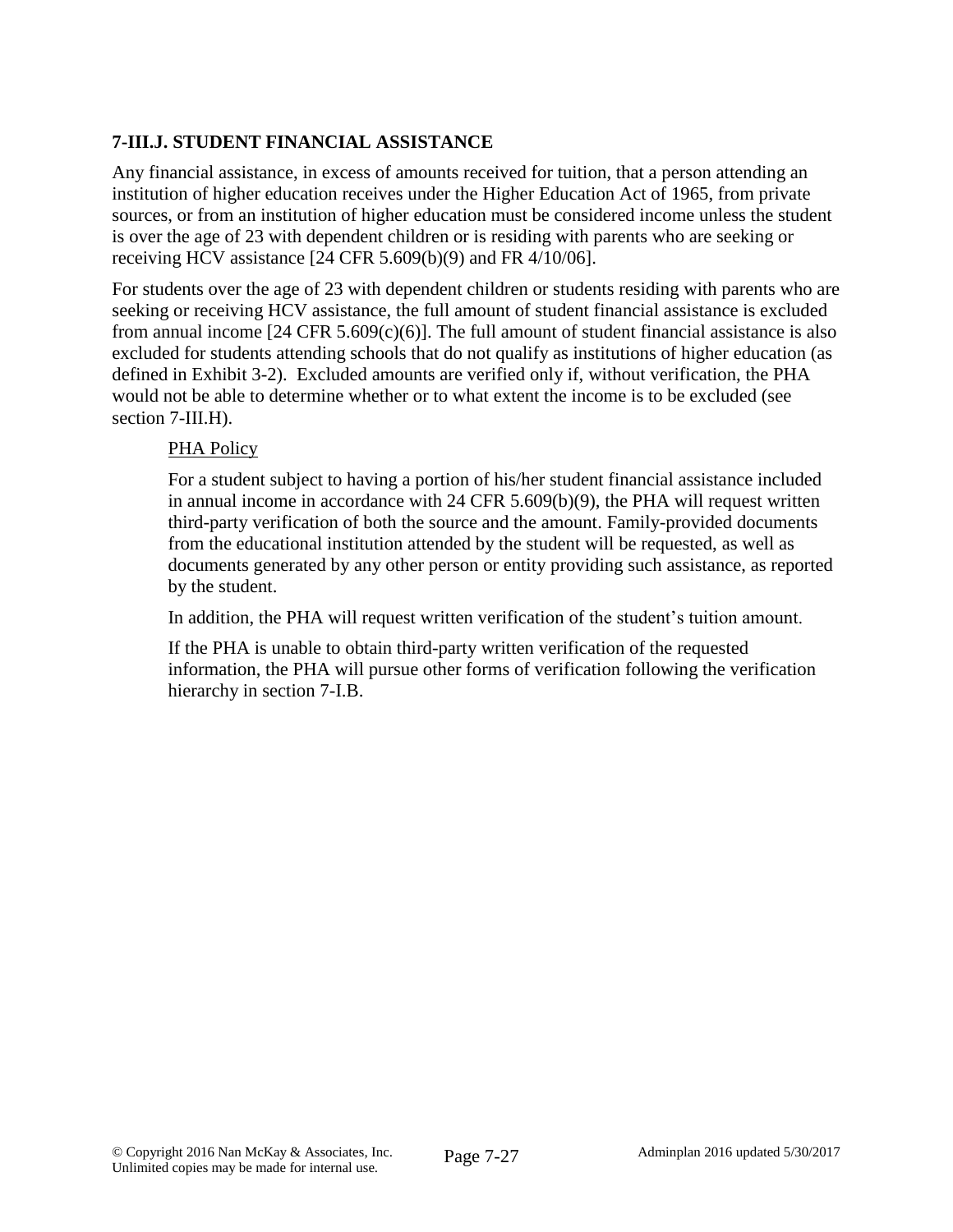# **7-III.K. PARENTAL INCOME OF STUDENTS SUBJECT TO ELIGIBILITY RESTRICTIONS**

If a student enrolled at an institution of higher education is under the age of 24, is not a veteran, is not married, does not have a dependent child, and is not a person with disabilities receiving HCV assistance as of November 30, 2005, the income of the student's parents must be considered when determining income eligibility, unless the student is determined independent from his or her parents or a *vulnerable youth* in accordance with PHA policy [24 CFR 5.612, FR Notice 4/10/06, p. 18146, and FR Notice 9/21/16].

This provision does not apply to students residing with parents who are seeking or receiving HCV assistance. It is limited to students who are seeking or receiving assistance on their own, separately from their parents.

#### PHA Policy

If the PHA is required to determine the income eligibility of a student's parents, the PHA will request an income declaration and certification of income from the appropriate parent(s) (as determined in section 3-II.E). The PHA will send the request directly to the parents, who will be required to certify to their income under penalty of perjury. The parents will be required to submit the information directly to the PHA. The required information must be submitted (postmarked) within 10 business days of the date of the PHA's request or within any extended timeframe approved by the PHA.

The PHA reserves the right to request and review supporting documentation at any time if it questions the declaration or certification. Supporting documentation may include, but is not limited to, Internal Revenue Service (IRS) tax returns, consecutive and original pay stubs, bank statements, pension benefit statements, benefit award letters, and other official and authentic documents from a federal, state, or local agency.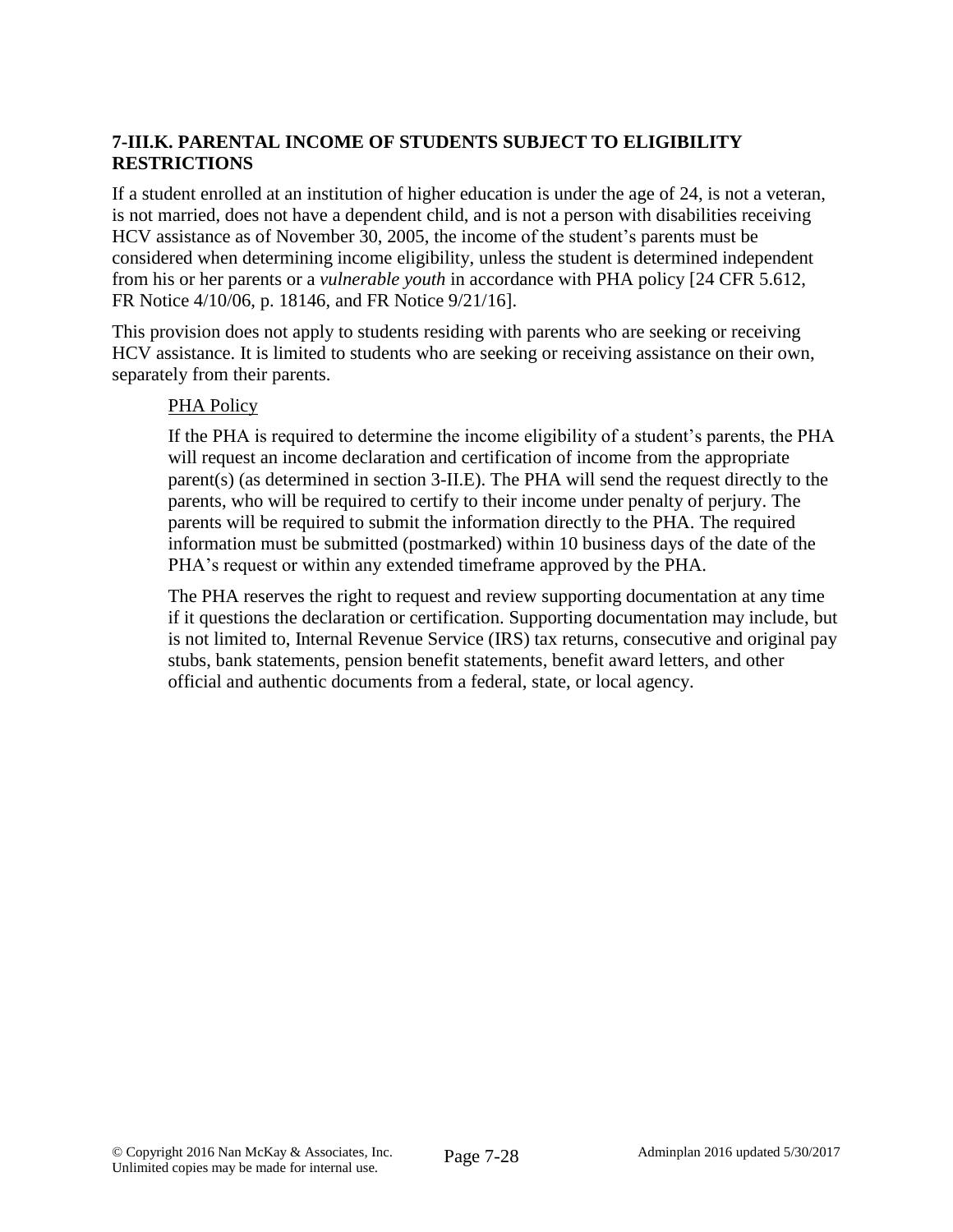# **PART IV: VERIFYING MANDATORY DEDUCTIONS**

### **7-IV.A. DEPENDENT AND ELDERLY/DISABLED HOUSEHOLD DEDUCTIONS**

The dependent and elderly/disabled family deductions require only that the PHA verify that the family members identified as dependents or elderly/disabled persons meet the statutory definitions. No further verifications are required.

#### **Dependent Deduction**

See Chapter 6 (6-II.B.) for a full discussion of this deduction. The PHA must verify that:

- Any person under the age of 18 for whom the dependent deduction is claimed is not the head, spouse, or cohead of the family and is not a foster child
- Any person age 18 or older for whom the dependent deduction is claimed is not a foster adult or live-in aide, and is a person with a disability or a full time student

#### **Elderly/Disabled Family Deduction**

See Eligibility chapter for a definition of elderly and disabled families and Chapter 6 (6-II.C.) for a discussion of the deduction. The PHA must verify that the head, spouse, or cohead is 62 years of age or older or a person with disabilities.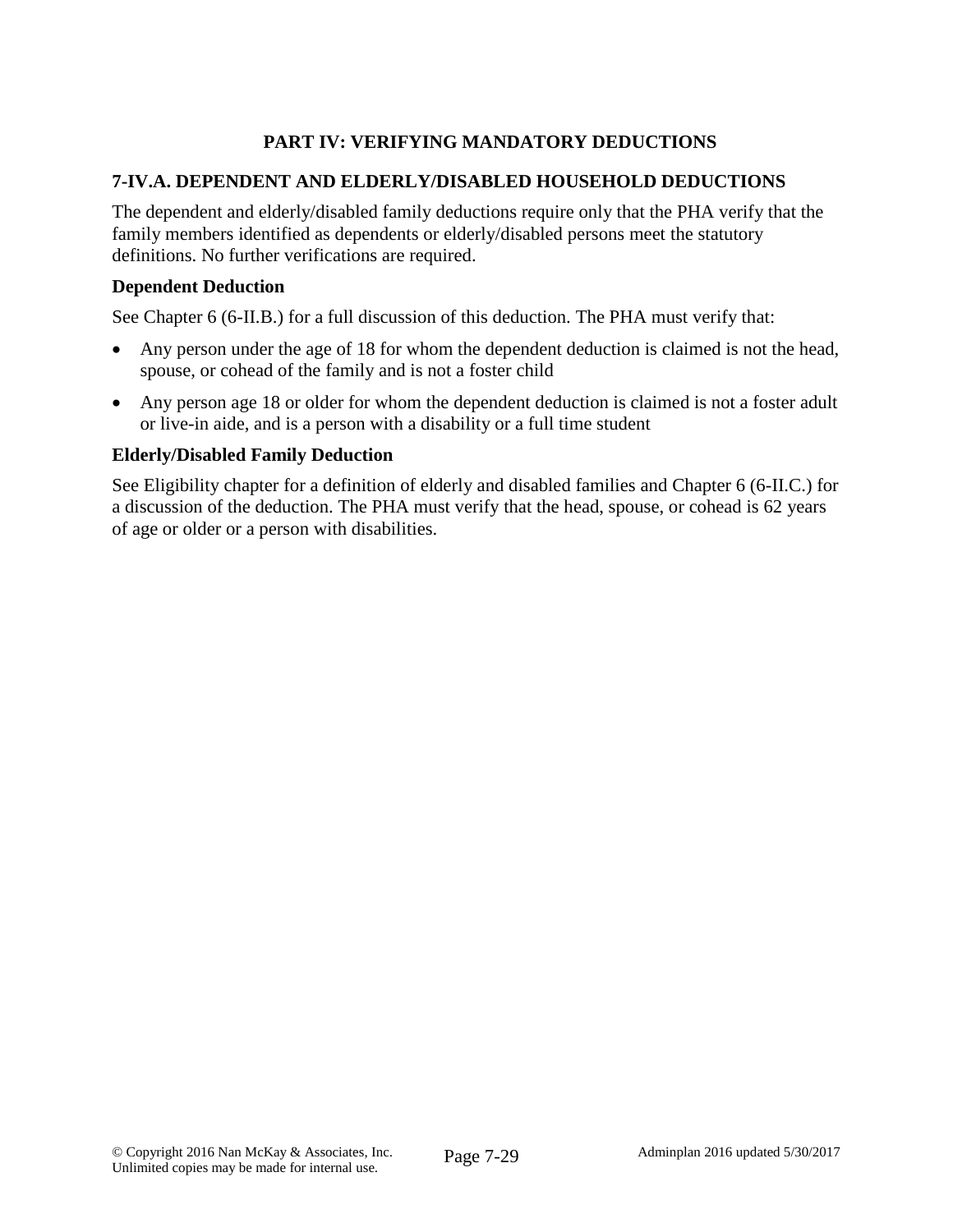# **7-IV.B. MEDICAL EXPENSE DEDUCTION**

Policies related to medical expenses are found in 6-II.D. The amount of the deduction will be verified following the standard verification procedures described in Part I.

#### **Amount of Expense**

#### PHA Policy

Medical expenses will be verified through:

Written third-party documents provided by the family, such as pharmacy printouts or receipts.

The PHA will make a best effort to determine what expenses from the past are likely to continue to occur in the future. The PHA will also accept evidence of monthly payments or total payments that will be due for medical expenses during the upcoming 12 months.

Written third-party verification forms, if the family is unable to provide acceptable documentation.

If third-party or document review is not possible, written family certification as to costs anticipated to be incurred during the upcoming 12 months.

In addition, the PHA must verify that:

- The household is eligible for the deduction.
- The costs to be deducted are qualified medical expenses.
- The expenses are not paid for or reimbursed by any other source.
- Costs incurred in past years are counted only once.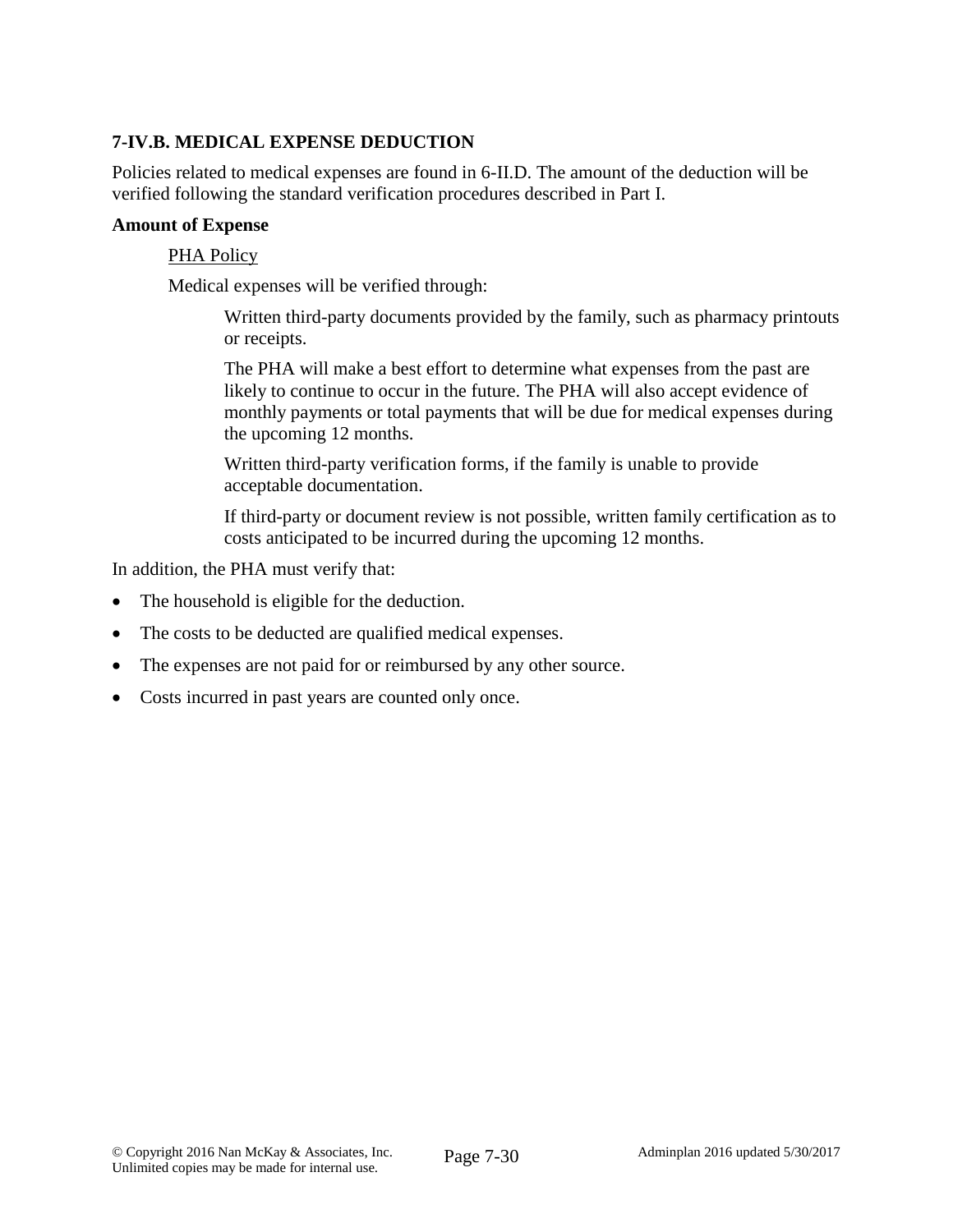# **Eligible Household**

The medical expense deduction is permitted only for households in which the head, spouse, or cohead is at least 62, or a person with disabilities. The PHA must verify that the family meets the definition of an elderly or disabled family provided in the Eligibility chapter and as described in Chapter 7 (7-IV.A.) of this plan.

### **Qualified Expenses**

To be eligible for the medical expenses deduction, the costs must qualify as medical expenses. See Chapter 6 (6-II.D.) for the PHA's policy on what counts as a medical expense.

#### **Unreimbursed Expenses**

To be eligible for the medical expenses deduction, the costs must not be reimbursed by another source.

### PHA Policy

The family will be required to certify that the medical expenses are not paid or reimbursed to the family from any source. If expenses are verified through a third party, the third party must certify that the expenses are not paid or reimbursed from any other source.

#### **Expenses Incurred in Past Years**

#### PHA Policy

When anticipated costs are related to on-going payment of medical bills incurred in past years, the PHA will verify:

The anticipated repayment schedule

The amounts paid in the past, and

Whether the amounts to be repaid have been deducted from the family's annual income in past years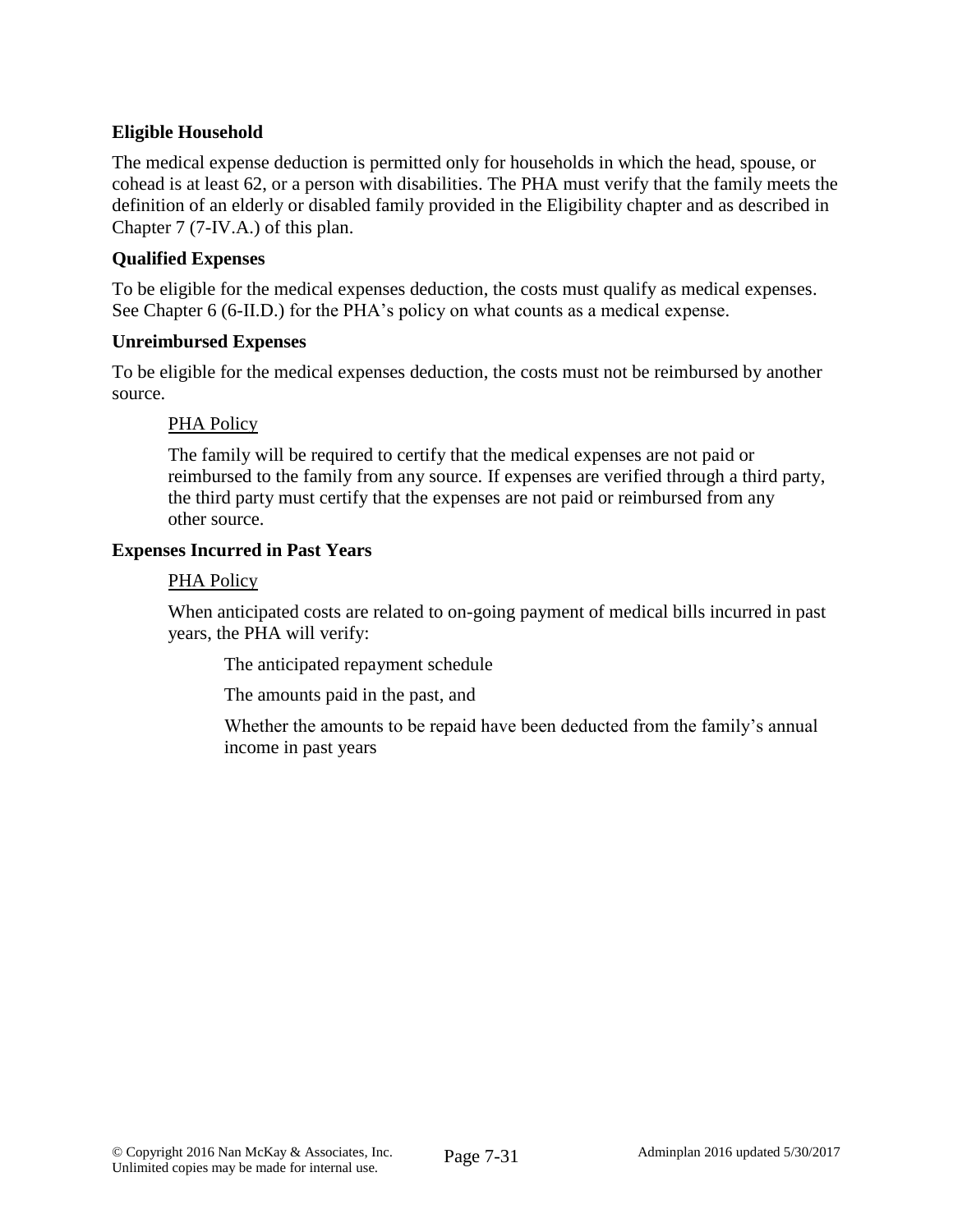# **7-IV.C. DISABILITY ASSISTANCE EXPENSES**

Policies related to disability assistance expenses are found in 6-II.E. The amount of the deduction will be verified following the standard verification procedures described in Part I.

#### **Amount of Expense**

#### *Attendant Care*

#### PHA Policy

The PHA will accept written third-party documents provided by the family.

If family-provided documents are not available, the PHA will provide a third-party verification form directly to the care provider requesting the needed information.

Expenses for attendant care will be verified through:

Written third-party documents provided by the family, such as receipts or cancelled checks.

Third-party verification form signed by the provider, if family-provided documents are not available.

If third-party verification is not possible, written family certification as to costs anticipated to be incurred for the upcoming 12 months.

#### *Auxiliary Apparatus*

#### PHA Policy

Expenses for auxiliary apparatus will be verified through:

Written third-party documents provided by the family, such as billing statements for purchase of auxiliary apparatus, or other evidence of monthly payments or total payments that will be due for the apparatus during the upcoming 12 months.

Third-party verification form signed by the provider, if family-provided documents are not available.

If third-party verification is not possible, written family certification of estimated apparatus costs for the upcoming 12 months.

In addition, the PHA must verify that:

- The family member for whom the expense is incurred is a person with disabilities (as described in 7-II.F above).
- The expense permits a family member, or members, to work (as described in 6-II.E.).
- The expense is not reimbursed from another source (as described in 6-II.E.).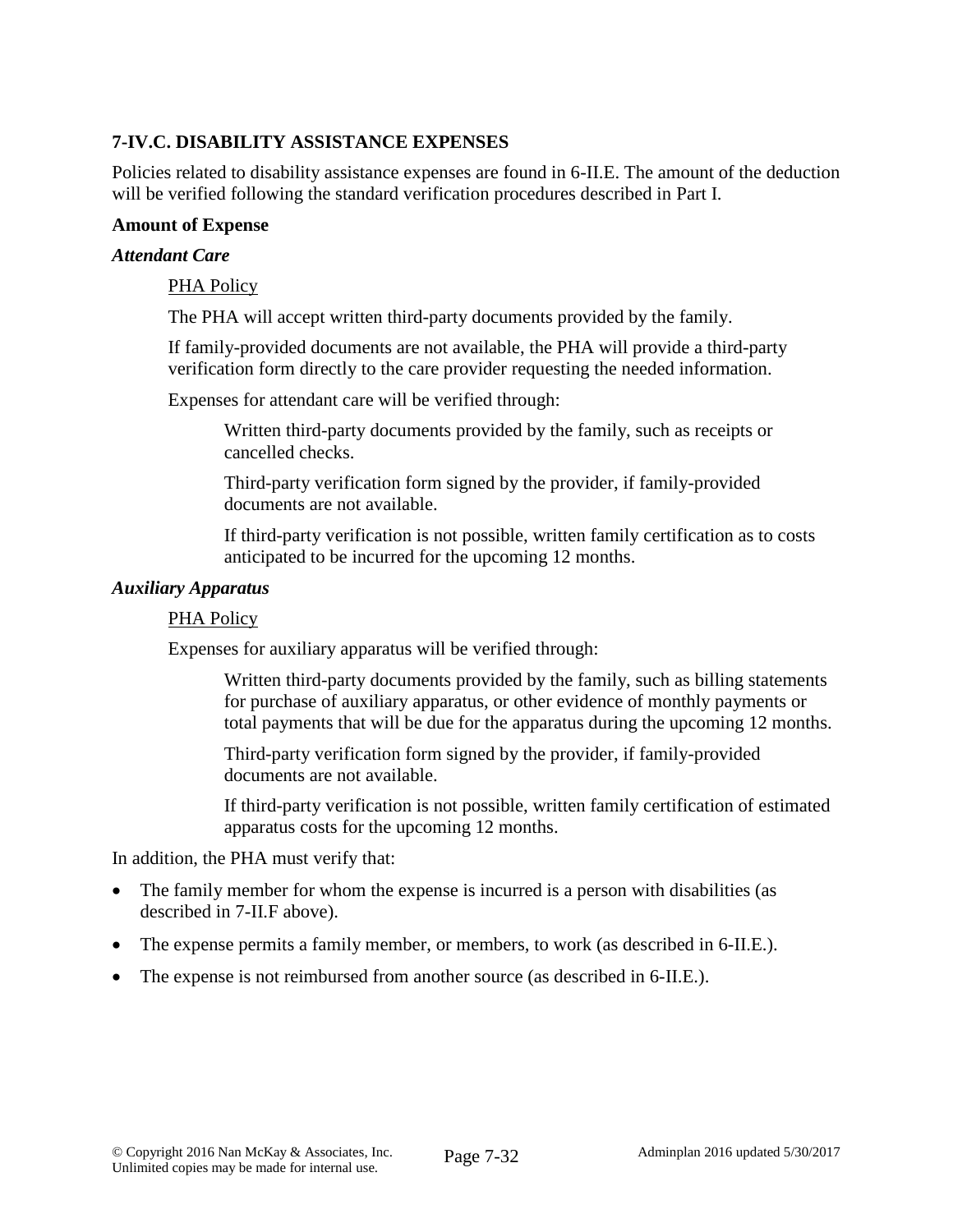### **Family Member is a Person with Disabilities**

To be eligible for the disability assistance expense deduction, the costs must be incurred for attendant care or auxiliary apparatus expense associated with a person with disabilities. The PHA will verify that the expense is incurred for a person with disabilities (See 7-II.F.).

### **Family Member(s) Permitted to Work**

The PHA must verify that the expenses claimed actually enable a family member, or members, (including the person with disabilities) to work.

### PHA Policy

The PHA will request third-party verification from a rehabilitation agency or knowledgeable medical professional indicating that the person with disabilities requires attendant care or an auxiliary apparatus to be employed, or that the attendant care or auxiliary apparatus enables another family member, or members, to work (See 6-II.E.). This documentation may be provided by the family.

If third-party verification has been attempted and is either unavailable or proves unsuccessful, the family must certify that the disability assistance expense frees a family member, or members (possibly including the family member receiving the assistance), to work.

#### **Unreimbursed Expenses**

To be eligible for the disability expenses deduction, the costs must not be reimbursed by another source.

### PHA Policy

The family will be required to certify that attendant care or auxiliary apparatus expenses are not paid by or reimbursed to the family from any source.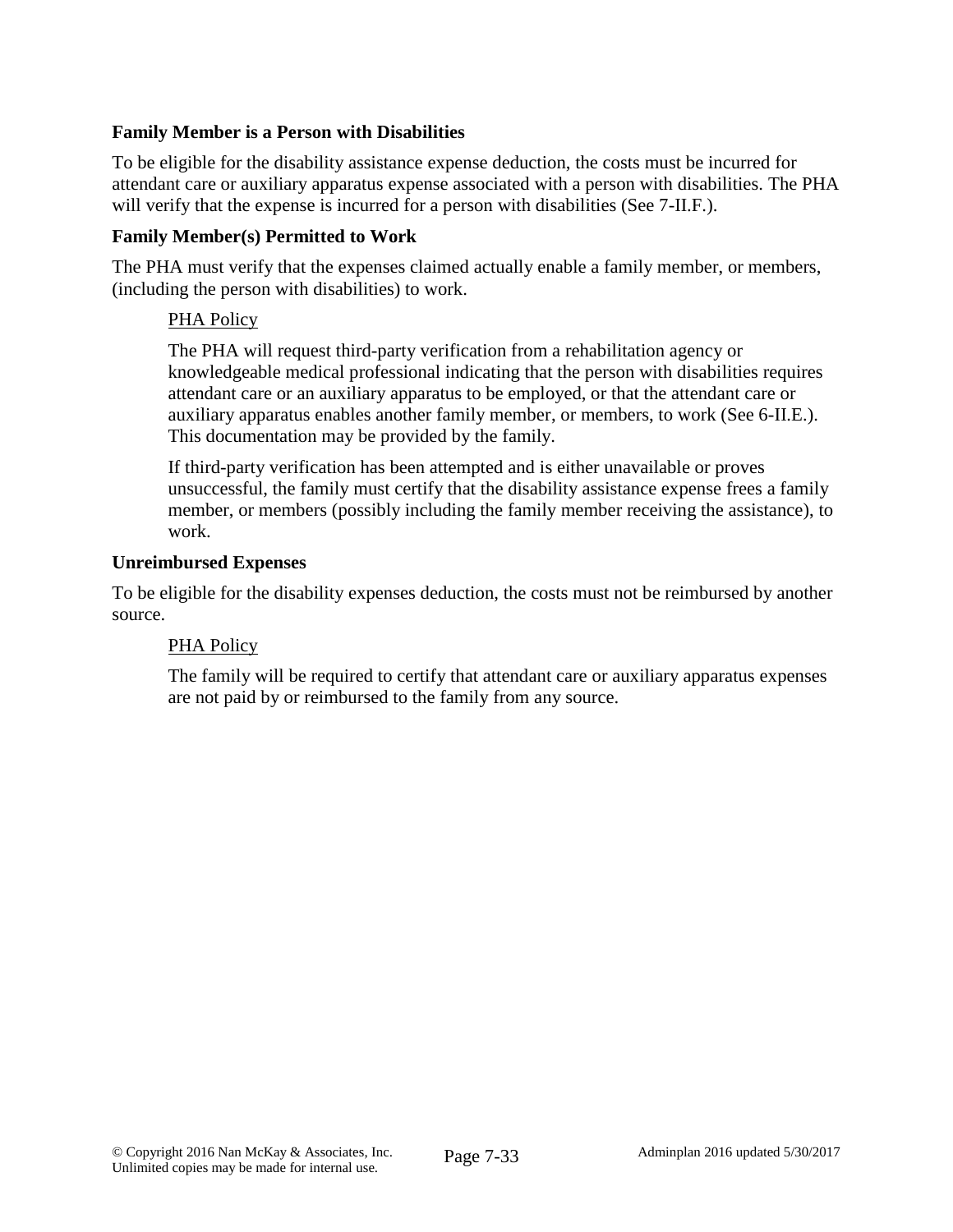# **7-IV.D. CHILD CARE EXPENSES**

Policies related to child care expenses are found in Chapter 6 (6-II.F). The amount of the deduction will be verified following the standard verification procedures described in Part I of this chapter. In addition, the PHA must verify that:

- The child is eligible for care (12 or younger).
- The costs claimed are not reimbursed.
- The costs enable a family member to work, actively seek work, or further their education.
- The costs are for an allowable type of child care.
- The costs are reasonable.

#### **Eligible Child**

To be eligible for the child care deduction, the costs must be incurred for the care of a child under the age of 13. The PHA will verify that the child being cared for (including foster children) is under the age of 13 (See 7-II.C.).

#### **Unreimbursed Expense**

To be eligible for the child care deduction, the costs must not be reimbursed by another source.

#### PHA Policy

The family (and the care provider) will be required to certify that the child care expenses are not paid or reimbursed to the family from any source.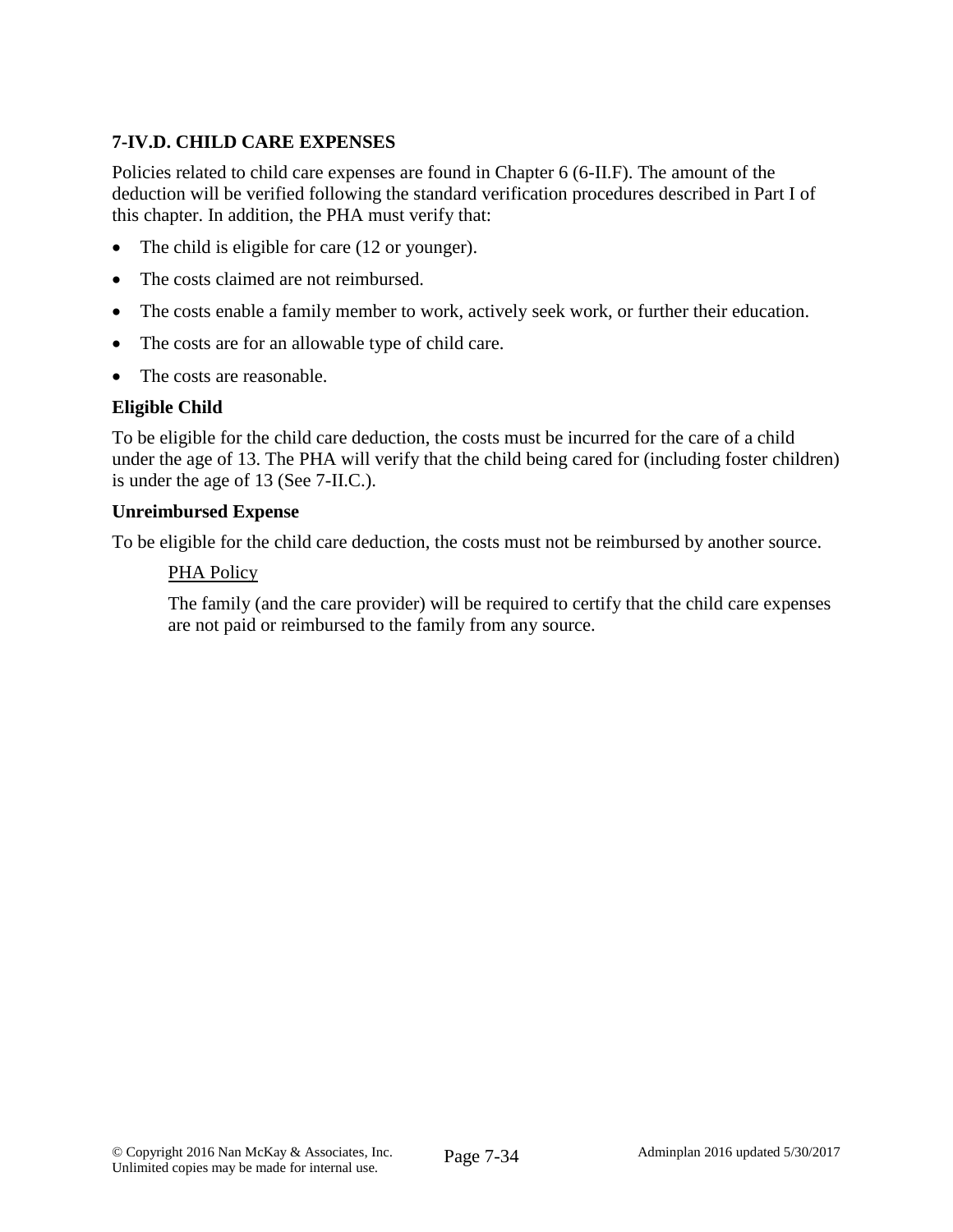## **Pursuing an Eligible Activity**

The PHA must verify that the family member(s) that the family has identified as being enabled to seek work, pursue education, or be gainfully employed, are actually pursuing those activities.

### PHA Policy

### *Information to be Gathered*

The PHA will verify information about how the schedule for the claimed activity relates to the hours of care provided, the time required for transportation, the time required for study (for students), the relationship of the family member(s) to the child, and any special needs of the child that might help determine which family member is enabled to pursue an eligible activity.

#### *Seeking Work*

Whenever possible the PHA will use documentation from a state or local agency that monitors work-related requirements (e.g., welfare or unemployment). In such cases the PHA will request family-provided verification from the agency of the member's job seeking efforts to date, and require the family to submit to the PHA any reports provided to the other agency.

In the event third-party verification is not available, the PHA will provide the family with a form on which the family member must record job search efforts. The PHA will review this information at each subsequent reexamination for which this deduction is claimed.

#### *Furthering Education*

The PHA will request third-party documentation to verify that the person permitted to further his or her education by the child care is enrolled and provide information about the timing of classes for which the person is registered. The documentation may be provided by the family.

#### *Gainful Employment*

The PHA will seek third-party verification of the work schedule of the person who is permitted to work by the child care. In cases in which two or more family members could be permitted to work, the work schedules for all relevant family members may be verified. The documentation may be provided by the family.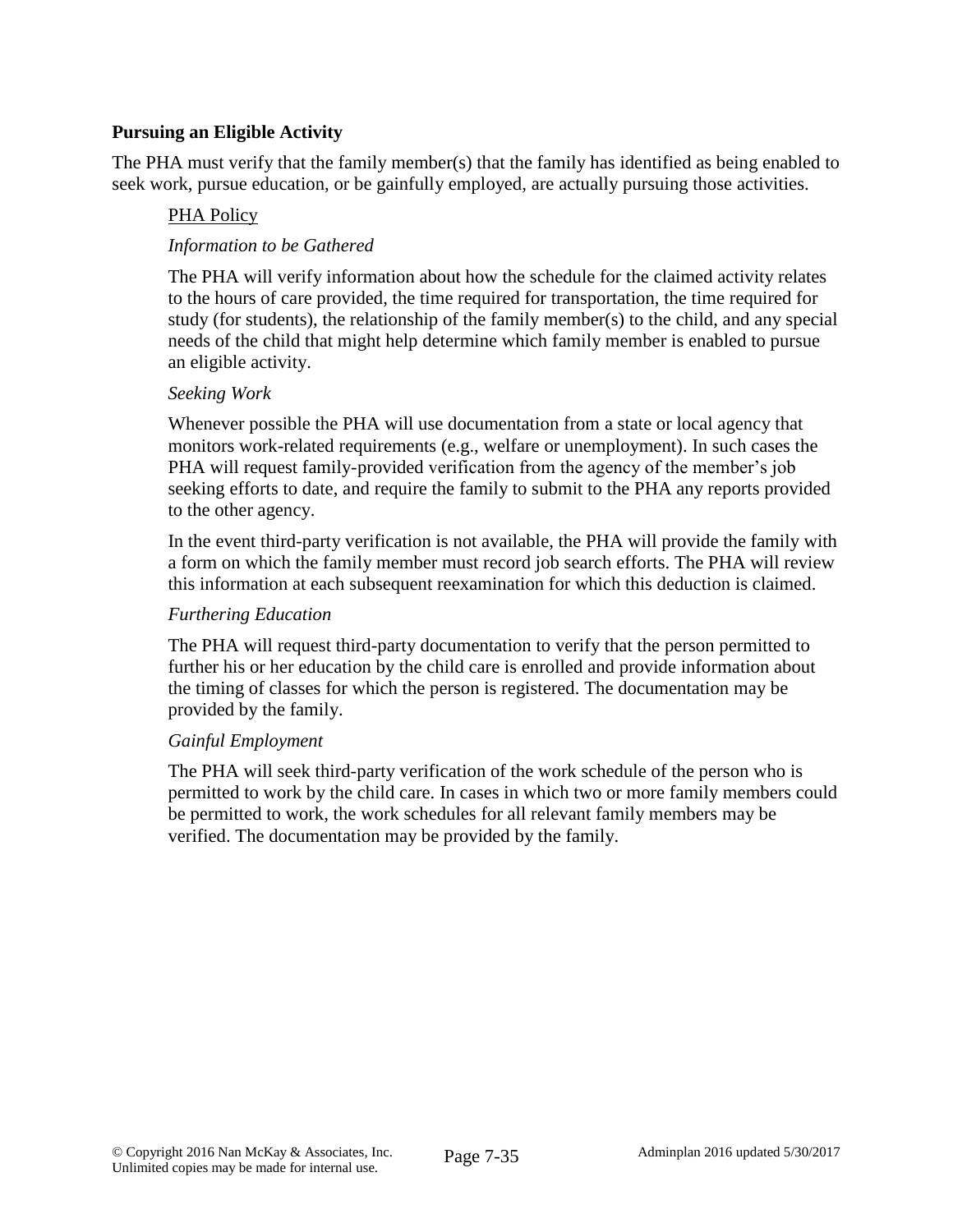### **Allowable Type of Child Care**

The type of care to be provided is determined by the family, but must fall within certain guidelines, as discussed in Chapter 6.

#### PHA Policy

The PHA will verify that the type of child care selected by the family is allowable, as described in Chapter 6 (6-II.F).

The PHA will verify that the fees paid to the child care provider cover only child care costs (e.g., no housekeeping services or personal services) and are paid only for the care of an eligible child (e.g., prorate costs if some of the care is provided for ineligible family members).

The PHA will verify that the child care provider is not an assisted family member. Verification will be made through the head of household's declaration of family members who are expected to reside in the unit.

#### **Reasonableness of Expenses**

Only reasonable child care costs can be deducted.

#### PHA Policy

The actual costs the family incurs will be compared with the PHA's established standards of reasonableness for the type of care in the locality to ensure that the costs are reasonable.

If the family presents a justification for costs that exceed typical costs in the area, the PHA will request additional documentation, as required, to support a determination that the higher cost is appropriate.